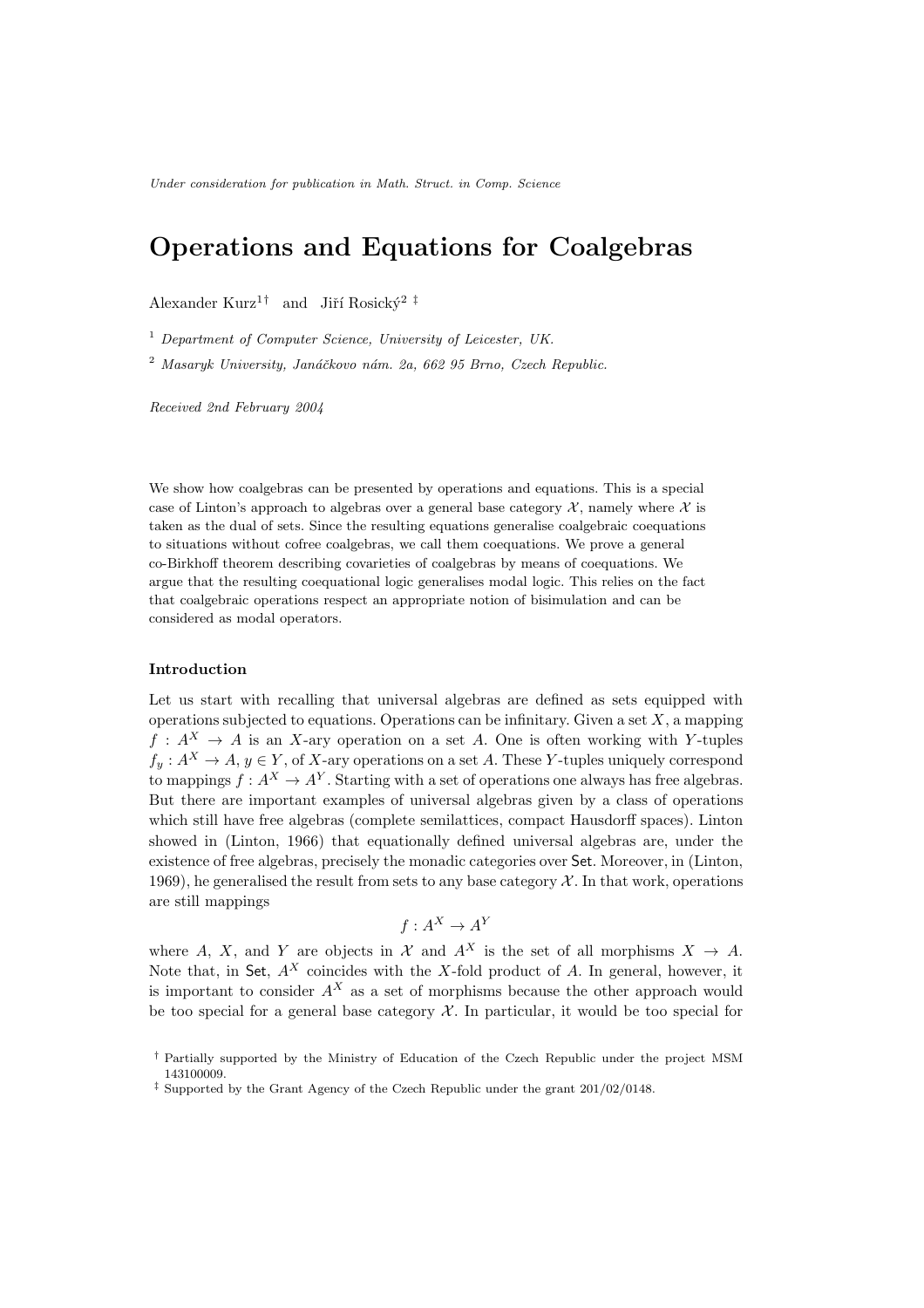$\mathcal{X} =$  Set<sup>op</sup>. (Davis, 1972) used Linton's approach for introducing universal coalgebras over Set even without assuming the existence of cofree coalgebras (i.e., free algebras over  $Set^{\text{op}}$ ). The second author then considered Linton's algebras over a general base category, without the existence of free algebras, in (Rosický, 1981).

There is another way of defining universal algebras over a general base category. One starts with an endofunctor  $F: \mathcal{X} \to \mathcal{X}$  and defines F-algebras as objects A equipped with a morphism  $\alpha$ :  $FA \rightarrow A$ . These algebras are called F-dynamics in (Manes, 1976) and were extensively studied by Trnková and her students in Prague, cf. (Adámek and Trnková, 1990). Notably, (Reiterman, 1983) compared  $F$ -algebras with algebras given by operations and equations.

There is a revived interest in universal coalgebra motivated by its connections with the theory of systems, see (Rutten, 2000). Coalgebras are here understood as F-algebras over  $\mathcal{X} = \mathsf{Set}^{\mathrm{op}}$ , i.e., as sets A equipped with a mapping  $\alpha : A \to FA$  where F : Set  $\to$  Set. Our aim is to show the potential of defining coalgebras by means of operations and equations.

Outline of the Paper We investigate coequational categories, that is, categories of coalgebras that are presented by operations and equations. It turns out that coequational categories subsume categories of coalgebras for a functor or for a comonad (Section 2). To understand the nature of coalgebraic operations we introduce a novel notion of behavioural equivalence (generalising Aczel-Mendler bisimulation) and establish that coalgebraic operations are predicate transformers that respect behavioural equivalence (Section 3). We then introduce equations in implicit operations for coalgebras. Since they generalise previous concepts of coalgebraic coequations to situations without cofree coalgebras, we call them coequations. We prove a general co-Birkhoff theorem showing that covarieties of coalgebras are always definable by coequations (Section 4). Since our coequations on the one hand dualise equations for algebras and on the other hand can be understood as modal formulae, a new account of the duality of modal logic and equational logic arises (Section 5). The last section provides a full explanation of the theorem of (Davis, 1972) saying that any conceivable category of coalgebras can be given by operations and coequations provided that we allow the arities of the operations to be proper classes.

Acknowledgements The first author wants to thank Alexandru Baltag for pointing out an example of a modal operator that is not an implicit operation and Yde Venema for the observation that the morphisms of monotone neighbourhood frames coincide with the morphisms of  $(2^{2})$ -coalgebras. The second author profited from discussions with H.P. Gumm. Diagrams were produced with Paul Taylor's macro package.

## 1. Preliminaries

We work in Gödel-Bernays set theory with the axiom of choice for classes. It means that all proper classes are isomorphic, in particular to the class Ord of all ordinals. Categories are assumed to be locally small, which means that they have a class of objects and sets of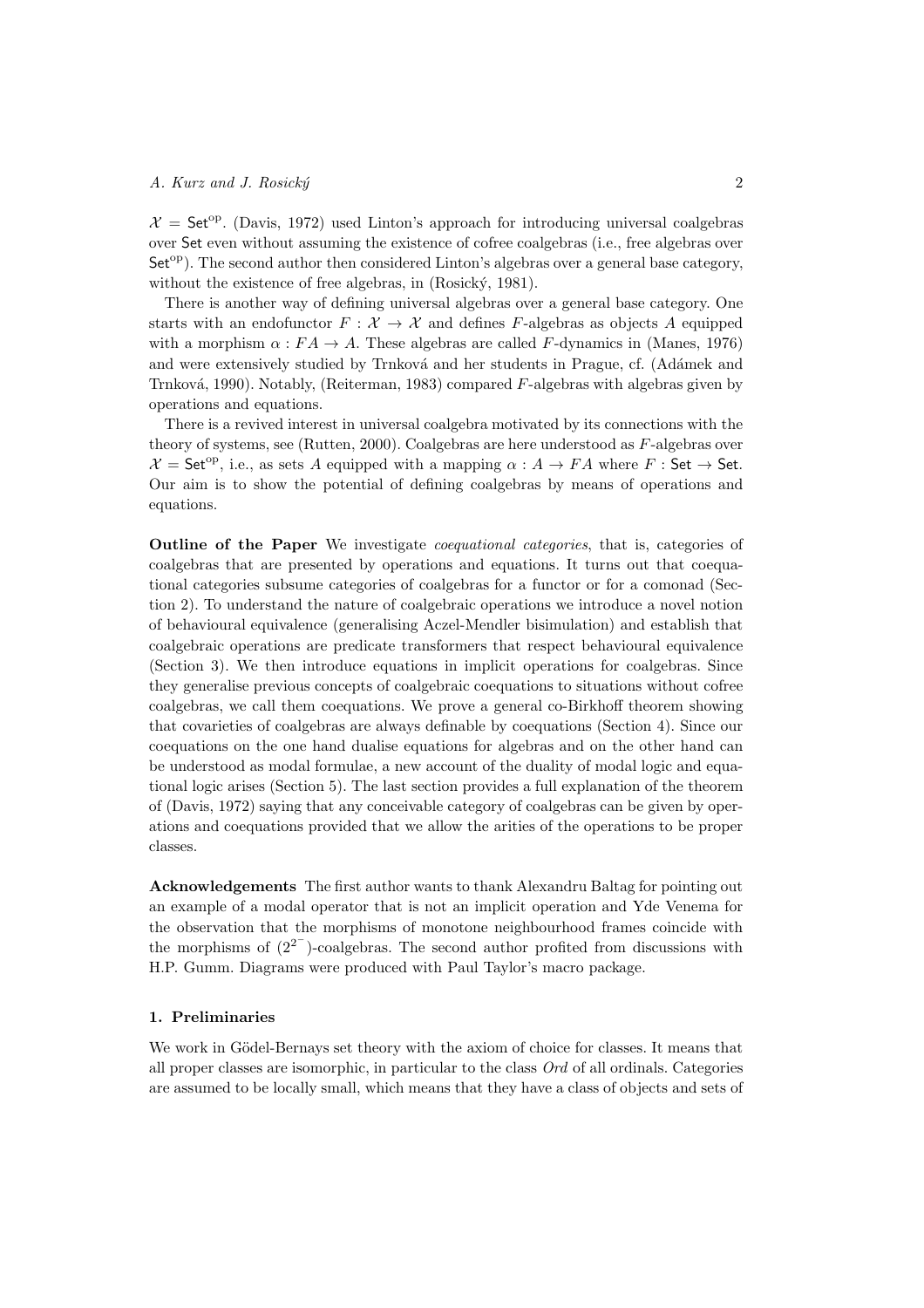morphisms between any two given objects. Occasionally we encounter categories which do not satisfy this requirement and we call them illegitimate.

Given an endofunctor  $F: \mathcal{X} \to \mathcal{X}$ , an F-coalgebra  $A = (A, \alpha)$  consists of an object  $A \in \mathcal{X}$  and an arrow  $\alpha : A \to FA$ . F-coalgebras form a category  $\mathsf{FCoalg}(F)$  where a F-morphism  $f:(A,\alpha)\to (B,\beta)$  is an arrow  $f:A\to B\in\mathcal{X}$  such that  $Ff\circ\alpha=\beta\circ f$ . The forgetful functor  $U : FCoalg(F) \to \mathcal{X}$  maps a coalgebra  $(A, \alpha)$  to A and a morphism  $f: (A, \alpha) \to (B, \beta)$  to the arrow  $f: A \to B$  in X. U creates and hence preserves colimits.

A comonad  $(M, \varepsilon, \delta)$  is given by a functor  $M : \mathcal{X} \to \mathcal{X}$  and two natural transformations  $\varepsilon : M \to Id$ ,  $\delta : M \to MM$  satisfying  $M \varepsilon_X \circ \delta_X = \varepsilon_{MX} \circ \delta_X = id_{MX}$  and  $M \delta_X \circ$  $\delta_X = \delta_{MX} \circ \delta_X$ . The category CCoalg(M) of coalgebras for the comonad M is the full subcategory of  $\mathsf{FCoalg}(M)$  whose coalgebras  $\xi : X \to MX$  satisfy  $M\xi \circ \xi = \delta_X \circ \xi$  and  $\varepsilon_X \circ \xi = \mathrm{id}_X.$ 

Set denotes the category of sets and functions and  $\mathcal{P}$  : Set  $\rightarrow$  Set the covariant powerset functor. We also use the convention  $2 = \{0, 1\}$  and call the elements of 2 truth values.

Given  $A, X \in \mathcal{X}$ , the set of arrows  $A \to X$  is denoted by  $X^A$  or sometimes  $\mathcal{X}(A, X)$ . For  $f: X \to Y$ , the function  $f^A: X^A \to Y^A$  is defined as  $f^A(g: A \to X) = f \circ g$ . For  $f: A \to B$ , the function  $X^f: X^B \to X^A$  is defined as  $X^f(g: B \to X) = g \circ f$ . For instance, with  $\mathcal{X} =$  Set,  $2^A$  is the set of subsets of A and  $2^f : 2^B \rightarrow 2^A$  is the inverse-image-map of  $f : A \to B$ . The assignment  $-\mapsto X^-$  gives rise to a functor  $X^-$  :  $\mathcal{X}^{\mathrm{op}}$   $\to$  Set. We write  $X^U$  for the functor  $\mathcal{A}^{\mathrm{op}}$   $\to$  Set obtained from composing  $U: \mathcal{A} \to \mathcal{X}$  and  $X^-: \mathcal{X}^{\text{op}} \to \mathsf{Set}.$ 

A concrete category  $(A, U)$  (over X) is a faithful functor  $U : A \rightarrow X$ . A functor  $F: \mathcal{A} \to \mathcal{A}'$  is a concrete functor between the concrete categories  $U: \mathcal{A} \to \mathcal{X}$  and  $U$ :  $A' \rightarrow X$  if  $U'F = U$ . Concrete categories are concretely isomorphic if the isomorphisms are concrete functors.

#### 2. Coalgebras for a Signature

Recall from the introduction that algebras over a category  $\mathcal X$  are given by a carrier  $A \in \mathcal{X}$  and operations  $A^X \to A^Y$  where  $A^X = \mathcal{X}(X, A)$  denotes the set of arrows  $A \to X$ . Since universal coalgebra over X is universal algebra over  $\mathcal{X}^{op}$  and  $\mathcal{X}^{op}(X, A) =$  $\mathcal{X}(A, X)$ , coalgebras over a category X can be introduced as carriers  $A \in \mathcal{X}$  equipped with operations

$$
f: X^A \to Y^A.
$$

Definition 2.1 (Coalgebras for a signature). A signature  $\Sigma$  over a category X is a class of operation symbols  $\sigma$  each equipped with a pair  $(X, Y)$  of objects of X. We call  $\sigma$ a  $(X, Y)$ -ary operation symbol. A  $\Sigma$ -coalgebra A is an object  $A \in \mathcal{X}$  together with maps

$$
\sigma_{\mathsf{A}}:X^{A}\to Y^{A}
$$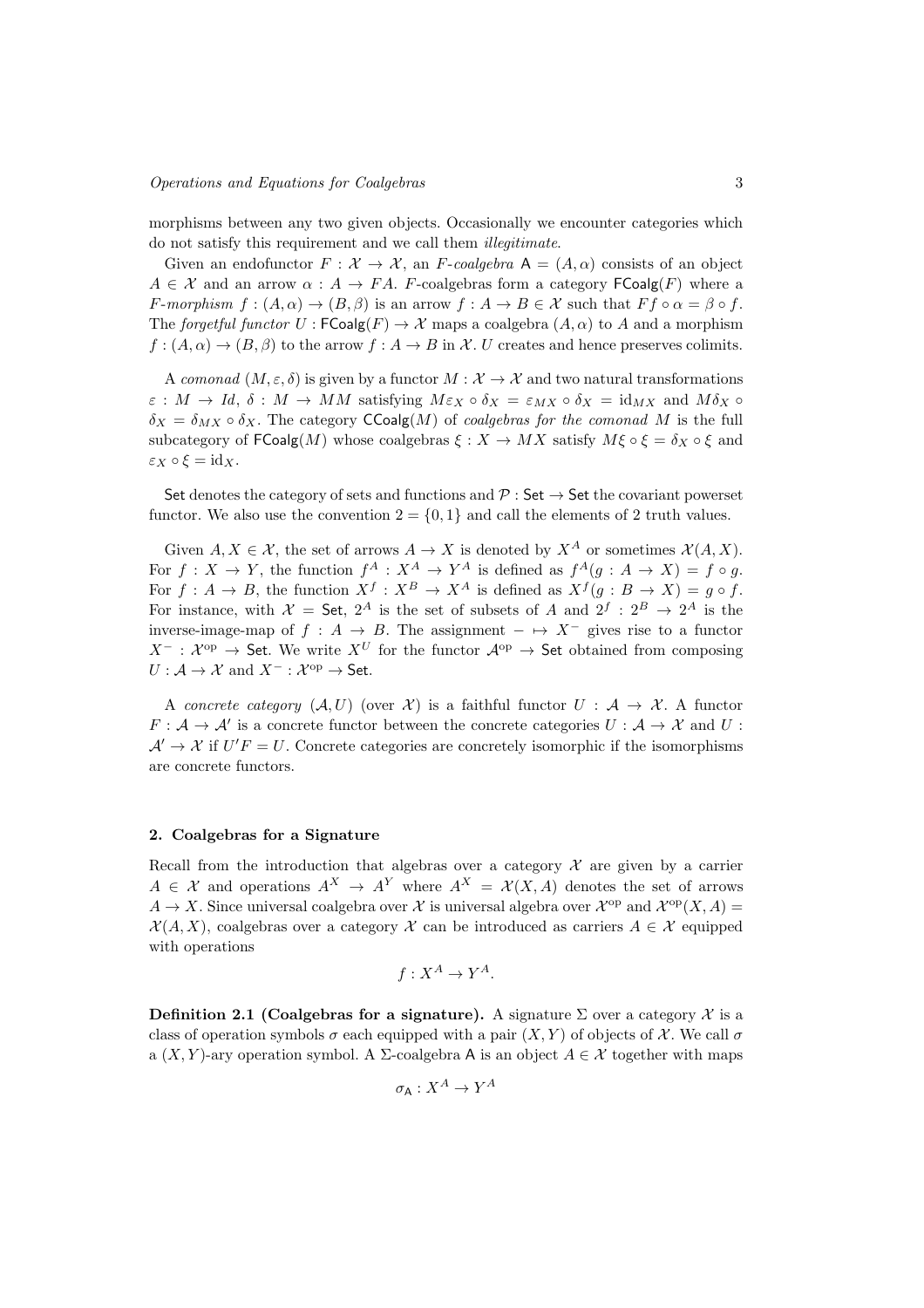for each  $(X, Y)$ -ary operation symbol  $\sigma \in \Sigma$ . A morphism of Σ-coalgebras is defined as an arrow  $h: A \to B$  such that the following square commutes



for all  $\sigma$  in  $\Sigma$ . The resulting (illegitimate) category of coalgebras is denoted by  $\mathsf{SCoalg}(\Sigma)$ .

# Example 2.2.

- 1 If  $\mathcal{X} =$  Set and  $\Sigma$  consists of a single (1, 2)-operation symbol, then  $\mathsf{SCoalg}(\Sigma)$  has as objects pairs  $(A, A' \subseteq A)$  and morphisms  $h : (A, A') \rightarrow (B, B')$  are functions  $h: A \to B$  such that  $h^{-1}(B') = A'$ .
- 2 Let  $\mathcal{X} =$  Set and consider the signature  $\Sigma$  consisting of a single  $(2, 2)$ -ary operation symbol  $\Box$ .  $\Sigma$ -coalgebras are predicate transformers  $\Box_A : 2^A \rightarrow 2^A$ .  $f : A \rightarrow B$ is a coalgebra morphism iff  $a \in \Box_A(f^{-1}(V)) \Leftrightarrow f(a) \in \Box_B(V)$ . We can think of ∑-coalgebras as transition systems via the concrete isomorphism  $\mathsf{SCoalg}(\Sigma) \cong$ FCoalg(2<sup>(2−)</sup>) which associates to each  $\Box$ <sub>A</sub> : 2<sup>A</sup> → 2<sup>A</sup> the hypersystem (cf. (Rutten, 2000))  $\Box: A \to 2^{2^A}$  given by  $U \in \Box_A(a) \Leftrightarrow a \in \Box_A(U)$ . The condition on f to be a morphism can then be written more suggestively as  $a \longrightarrow_A f^{-1}(V) \iff f(a) \longrightarrow_B V$ .
- 3 Let X be a category of topological spaces containing the topological space  $2 =$  $(2,\{\emptyset,\{1\},\{0,1\}\})$ . The elements of  $\mathcal{X}(A, \mathcal{Z})$  are the open sets of A and a  $(2, 2)$ ary operation  $\Box$  is a topological predicate transformer, cf. (Smyth, 1983). Similarly, if 2 is the two-element discrete space, then the elements of  $\mathcal{X}(A, 2)$  are the clopen (i.e., closed and open) subsets of A.
- 4 If  $\mathcal{X} = \mathsf{Set}^{\mathrm{op}}$  then  $\mathsf{SCoalg}(\Sigma)$  is dually isomorphic to the category of algebras over Set for the signature  $\Sigma$ .

**Proposition 2.3.** Let  $\Sigma$  be a signature over Set consisting of a set of operation symbols. Then there exist a functor  $F : \mathsf{Set} \to \mathsf{Set}$  such that the categories  $\mathsf{SCoalg}(\Sigma)$  and  $FCoalg(F)$  are concretely isomorphic.

*Proof.* Let  $\sigma$  be a  $(X, Y)$ -ary operation symbol from  $\Sigma$  and A a  $\Sigma$  coalgebra. Then the mapping

$$
\sigma_{\mathsf{A}}:X^{A}\to Y^{A}
$$

determines the mapping

$$
\hat{\sigma}_A: A \to Y^{X^A}.
$$

Let F be the product of functors  $Y^{X^-}$  over all  $\sigma \in \Sigma$ . Then A determines a F-coalgebra  $(A, \alpha)$  where  $\alpha : A \to FA$  is induced by  $\hat{\sigma}_A$ ,  $\sigma \in \Sigma$ . Any F-coalgebra is given in this way. Let  $h: A \to B$  be a morphism of  $\Sigma$ -coalgebras. Since  $Y^h \circ \sigma_B$  determines the composition

$$
A \xrightarrow{h} B \xrightarrow{\hat{\sigma}_{\mathsf{B}}} Y^{X^B}
$$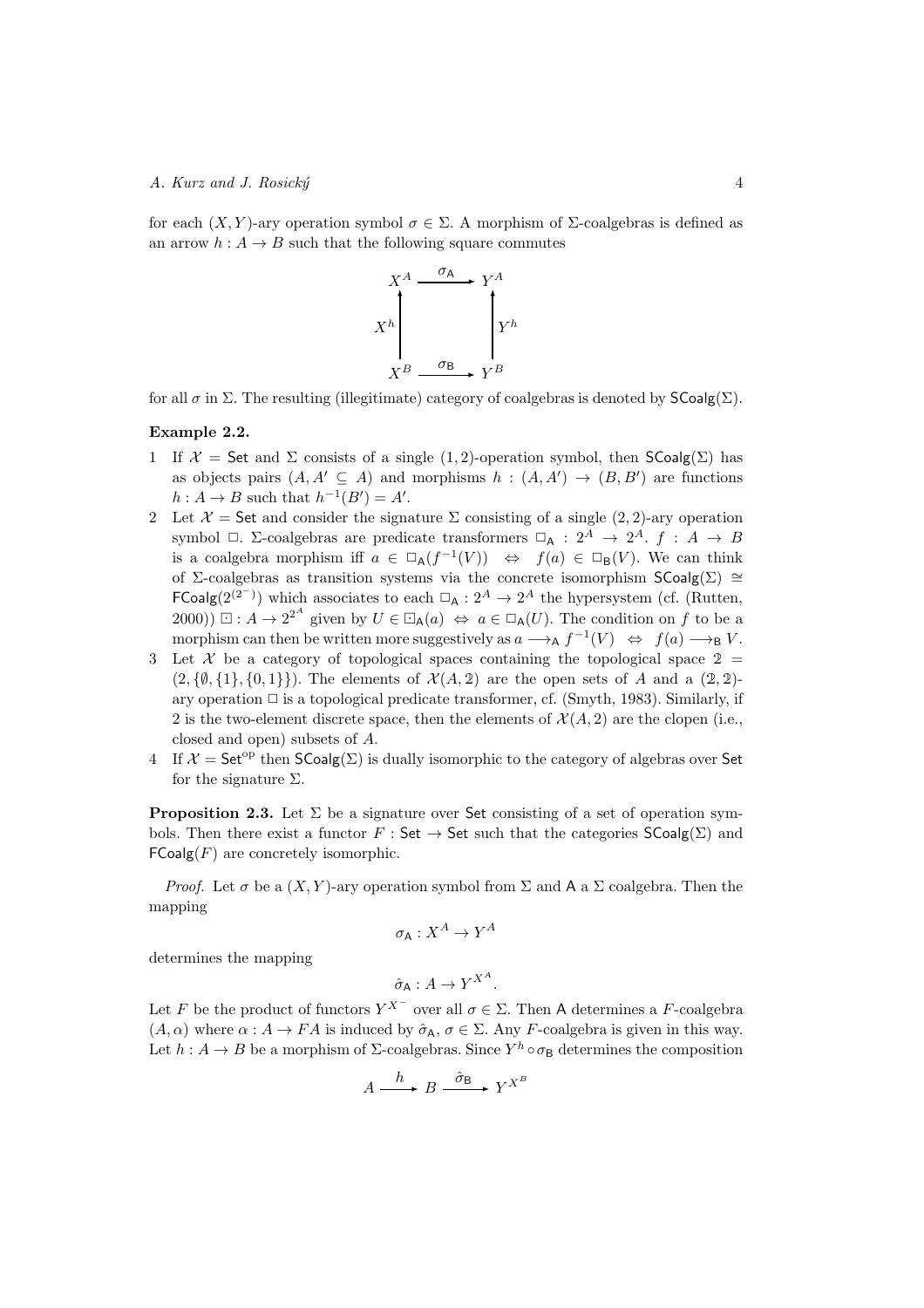and  $\sigma_A \circ X^h$  determines

$$
A \xrightarrow{\hat{\sigma}_{\mathsf{A}}} Y^{X^{\mathsf{A}}} \xrightarrow{Y^{X^{\mathsf{A}}}} Y^{X^{\mathsf{B}}}.
$$

h is a morphism of  $F$ -coalgebras. Again, any  $F$ -coalgebra morphism is given in this way. Hence  $\mathsf{SCoalg}(\Sigma) \cong \mathsf{FCoalg}(F)$ .  $\Box$ 

As usual, a signature  $\Sigma$  gives rise to **terms**. Terms are also equipped with arities and defined as follows:

- 1 every  $(X, Y)$ -ary operation symbol is an  $(X, Y)$ -ary term,
- 2 every mapping  $f: X \to Y$  determines an  $(X, Y)$ -ary term  $x_f$ ,
- 3 having an  $(X, Y)$ -ary term  $t_1$  and an  $(Y, Z)$ -ary term  $t_2$ , we get an  $(X, Z)$ -ary term  $t_2 \cdot t_1$ .

For each  $(X, Y)$ -ary term t and a  $\Sigma$ -coalgebra A we get the mapping

$$
t_{\mathsf{A}} : X^A \to Y^A
$$

as follows:

- 2  $(x_f)_{\mathsf{A}}(v) = f \circ v$  for  $v : A \to X$ ,
- 3  $(t_2 \cdot t_1)_{\mathsf{A}} = (t_2)_{\mathsf{A}} \circ (t_1)_{\mathsf{A}}.$

An equation is a pair  $(t_1, t_2)$  of  $(X, Y)$ -ary terms. We write  $t_1 = t_2$ . A  $\Sigma$ -coalgebra A satisfies this equation iff  $(t_1)$ <sub>A</sub> =  $(t_2)$ <sub>A</sub>. To emphasise that these equations are evaluated in coalgebras, we call them **coequations**. A **coequational theory**  $E$  is a class of coequations. The category of all  $\Sigma$ -coalgebras satisfying all coequations from E is denoted by  $\mathsf{ECoalg}(E)$ . It may be an illegitimate category. We are interested in legitimate categories  $\mathsf{ECoalg}(E)$ . Each such category is equipped with a forgetful functor  $U : \mathsf{ECoalg}(E) \to \mathcal{X}$ and thus it is a concrete category.

Definition 2.4 (Coequational category). A concrete category will be called coequational if it is concretely isomorphic to  $\mathsf{ECoalg}(E)$  for some coequational theory E.

In case that  $X$  has products, we can reduce the number of operations and equations needed for a coequational presentation if we add the possibility of forming new terms by pairing:

4 If I is a set and  $t_i$  are  $(X, Y_i)$ -ary terms,  $i \in I$ , then

 $\langle t_i \rangle$ 

is an  $(X, \prod_I Y_i)$ -ary term which is interpreted by a  $\Sigma$ -coalgebra A as

$$
\langle t_i \rangle_{\mathsf{A}} = X^A \xrightarrow{\langle (t_i)_{\mathsf{A}} \rangle} \prod_I (Y_i^A) \cong (\prod_I Y_i)^A
$$

This will be convenient in the following examples. Note that we can avoid pairing by adding instead new operation symbols  $\langle t_i \rangle$  to the signature and also, for all  $j \in I$ , new equations  $x_{p_j} \cdot \langle t_i \rangle = t_j$  where  $p_j : \prod_I Y_i \to Y_j$  is the j-th projection.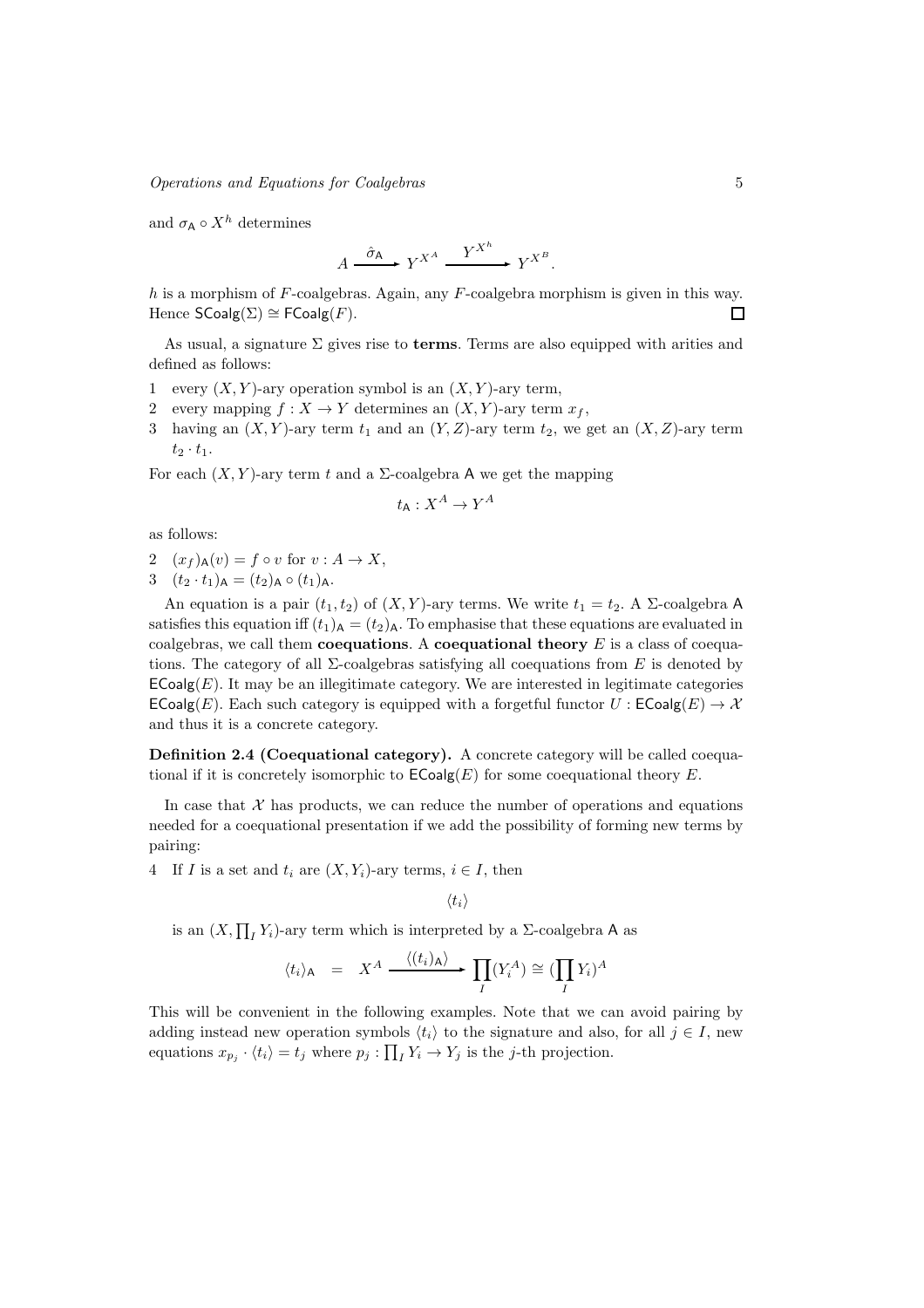# Example 2.5.

- 1 Let  $\mathcal{X} =$  Set and consider the signature  $\Sigma$  consisting of a single (2, 2)-ary operation symbol  $\Box$ . Using clause (2) we have  $(2 \times 2, 2)$ -ary terms  $p_1, p_2, \land$ ,  $\rightarrow$  induced by the maps  $2 \times 2 \rightarrow 2$  known as first and second projection, conjunction and implication; similarly, for each set I, a  $(\prod_I 2, 2)$ -ary term  $\bigwedge_I$ ; denote  $\bigwedge_{\emptyset}$  by true. Using clause (4) we obtain terms  $(p_1 \to p_2) \to (\Box p_1 \to \Box p_2), \Box (p_1 \land p_2) \leftrightarrow (\Box p_1 \land \Box p_2), \Lambda_I \Box p_i \leftrightarrow \Lambda_I$  $\Box \bigwedge_I p_i$ . In the following examples equations  $t = true$  are abbreviated as t.
	- (a)  $\mathsf{ECoalg}(\{(p_1 \to p_2) \to (\Box p_1 \to \Box p_2)\})$  is concretely isomorphic to the full subcategory of those  $(2^{2})$ -coalgebras  $g : A \rightarrow 2^{2^{A}}$  for which  $g(a)$  is closed under supersets for all  $a \in A$ . These coalgebras are known in modal logic as monotone neighbourhood frames.
	- (b)  $\mathsf{ECoalg}(\{\exists \text{true}, \Box(p_1 \land p_2) \leftrightarrow (\Box p_1 \land \Box p_2)\})$  is concretely isomorphic to the full subcategory of those  $(2^{2^{-}})$ -coalgebras  $g : A \to 2^{2^{A}}$  for which  $g(a)$  is closed under supersets and finite intersections for all  $a \in A$ . These coalgebras are also known as coalgebras for the filter functor (Gumm, 2001b) or as normal neighbourhood frames.
	- (c) The equations  $E = {\exists \Box true, \Box (p_1 \land p_2) \leftrightarrow (\Box p_1 \land \Box p_2), \Box p_1 \to p_1, \Box p_1 \to \Box \Box p_1}$ are the usual axioms of an interior operator.  $\mathsf{ECoalg}(E)$  is concretely isomorphic to the category of topological spaces with open and continuous maps as morphisms.
	- (d)  $\mathsf{ECoalg}(\{\bigwedge_I \Box p_i \leftrightarrow \Box \bigwedge_I p_i \mid I \text{ a set }\})$  is concretely isomorphic to the category of Kripke frames, i.e.  $\mathsf{FCoalg}(\mathcal{P})$ .
- 2 If  $\mathcal X$  is the category of Stone spaces (Johnstone, 1982), 2 the (discrete) twoelement Stone space, and  $\Sigma$  consists of a single (2, 2)-ary operation symbol  $\square$ , then  $\mathsf{ECoalg}(\{\Box\, true, \Box(p_1 \land p_2) \leftrightarrow (\Box p_1 \land \Box p_2)\})$  is isomorphic to the category of descriptive general frames (Goldblatt, 1976).

We show that  $\mathsf{FCoalg}(F)$  is always coequational. This result is due to Reiterman. His paper (Reiterman, 1983), p. 62, formulates it, without proof, over  $Set^{\text{op}}$  only (i.e. for algebras over Set) and thus we present Reiterman's proof sent to the second author in the late 70s.

**Proposition 2.6 (Reiterman).** Let  $F : \mathcal{X} \to \mathcal{X}$  be a functor. Then  $FCoalg(F)$  is coequational.

*Proof.* Let  $\Sigma$  be a signature consisting of  $(X, FX)$ -ary operation symbols  $\sigma^X$  for every set  $X$  and let  $E$  consist of coequations

$$
\sigma^Y \cdot x_f = x_{Ff} \cdot \sigma^X \tag{1}
$$

for every mapping  $f : X \to Y$ . There is a concrete functor  $G : F\text{Coalg}(F) \to E\text{Coalg}(E)$ given as follows: For  $A = (A, \alpha)$ ,  $G(A)$  is the E-coalgebra  $(A, \sigma_{GA}^X)$  where

$$
\sigma_{GA}^X(v) = Fv \circ \alpha
$$

for  $v : A \to X$ . On the other hand there is a concrete functor  $H : ECoalg(E) \to FCoalg(F)$ sending an E-coalgebra  $A = (A, \sigma_A^X)$  to the F-coalgebra  $(A, \sigma_A^A(\mathrm{id}_A)).$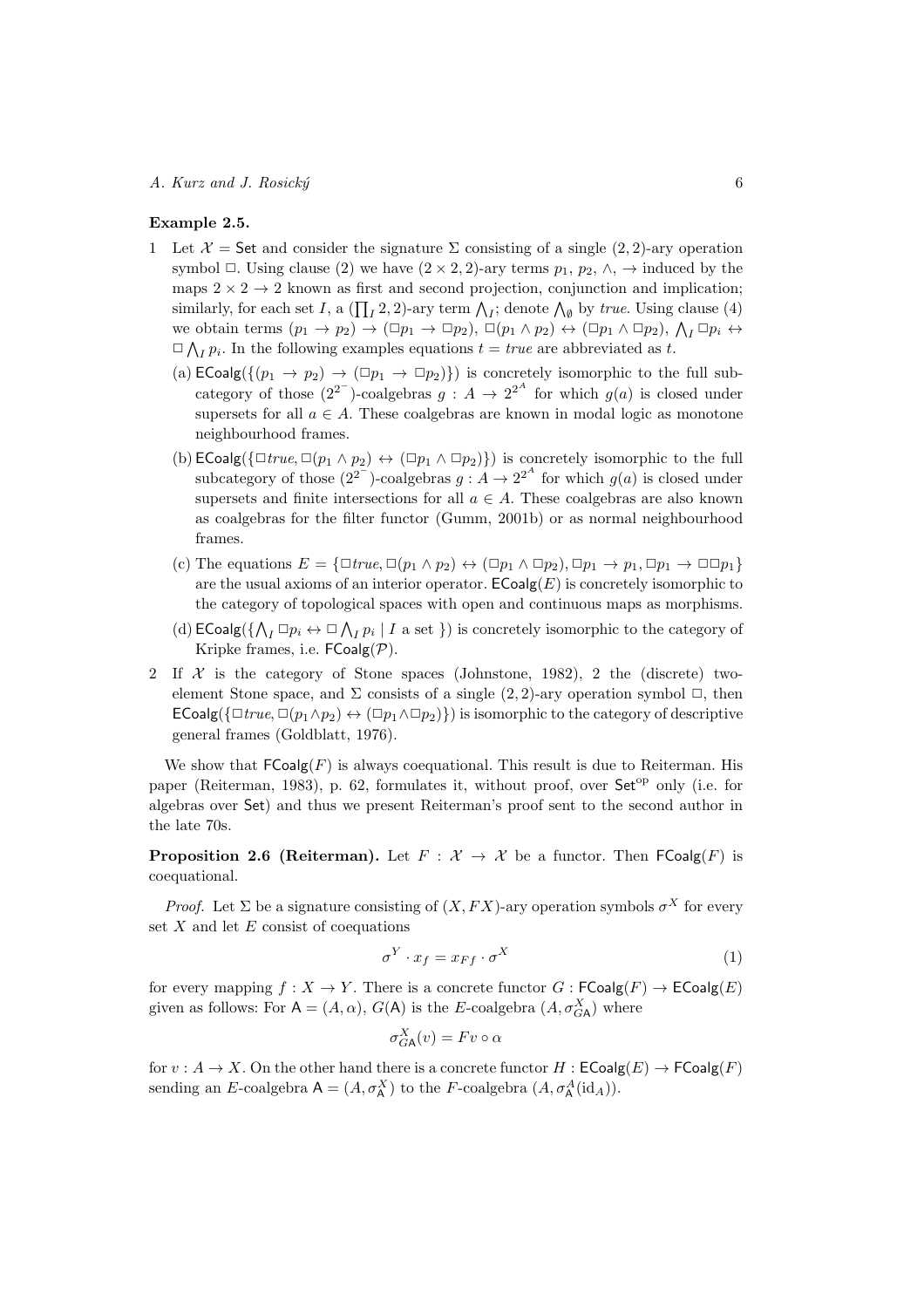We have  $HG = Id$  because, for each F-coalgebra  $A = (A, \alpha)$  we have  $\sigma_{GA}^A(\mathrm{id}_A) =$  $Fid_A \circ \alpha = \alpha$ . Conversely,  $GH = Id$  because, for each E-coalgebra  $A = (A, \sigma_A^X)$ , we have  $GHA = G(A, \sigma_A^A(\text{id}_A)) = (A, F(-) \circ \sigma_A^A(\text{id}_A))$  which equals  $(A, \sigma_A^X)$  because for all  $v: A \to X$ 



commutes (due to the coequation  $\sigma^X \cdot x_v = x_{Fv} \cdot \sigma^A$ ) and thus  $Fv \circ \sigma^A_A(\text{id}_A) = \sigma^X_A(v \circ \sigma^A_A)$  $id_A$ ) =  $\sigma_A^X(v)$ . П

The just described procedure needs a proper class of operation symbols. In case of  $\mathcal{X} =$  Set, this can be avoided for functors preserving cofiltered limits if we exclude the existence of arbitrarily large measurable cardinals (which is consistent with ZFC). Recall that a *measurable cardinal*  $\kappa$  is a cardinal on which a non-principal  $\kappa$ -complete ultrafilter exists. An ultrafilter is  $\kappa$ -complete if it is closed under intersections of cardinality  $\lt \kappa$ and it is non-principal if it does not contain a singleton-set. Let (M) denote the following set-theoretic statement, (see (Adámek and Rosický, 1994) for more information).

(M) There do not exist arbitrarily large measurable cardinals.

**Proposition 2.7.** Assume (M) and let  $F : Set \rightarrow Set$  be a functor preserving cofiltered limits. Then  $\mathsf{FCoalg}(F)$  is coequational in a signature consisting of a single operation symbol.

*Proof.* Let  $P$  be an infinite set whose cardinality is greater than any measurable cardinal. Then the full subcategory  $P$  of Set having a single object  $P$  is codense in Set (see (Adámek and Rosický, 1994) A.5). Let  $\Sigma$  consist of a single  $(P, FP)$ -ary operation symbol  $\sigma$  and E consist of coequations (1) for  $f: P \to P$  (where  $\sigma = \sigma^P$ ). Analogously to Proposition 2.6, we get a functor  $G: \mathsf{FCoalg}(F) \to \mathsf{ECoalg}(E)$  and our task is to define  $H : ECoalg(E) \to FCoalg(F)$ . Let  $(A, \sigma_A) \in ECoalg(E)$ . Since P is infinite, the commacategory  $(A \downarrow P)$  is cofiltered  $(\langle u, v \rangle)$  serves as a lower bound for  $u, v : A \to P$ ). The codensity of P means that  $f : A \to P$  forms a limit cone to the projection  $Q : (A \downarrow P) \to$  Set. Since F preserves cofiltered limits,  $F f : FA \to FP$  forms a limit cone to FQ. Coequations in E say that  $\sigma_{A}(f)$ :  $A \rightarrow FP$  is a cone to FQ. Thus there is a unique mapping  $\alpha: A \to FA$  such that  $Ff \circ \alpha = \sigma_A(f)$  for each  $f: A \to P$ . We put  $HA = (A, \alpha)$ . The rest is analogous to Proposition 2.6.  $\Box$ 

# Remark 2.8.

1 We can assume that there are no measurable cardinals. If  $V$  is a model of ZFC in which measurable cardinals exist, let  $\kappa$  be the smallest such. Then  $V_{\kappa}$ , the restriction of V to sets of rank  $\lt \kappa$ , is a model of ZFC that contains no measurable cardinals.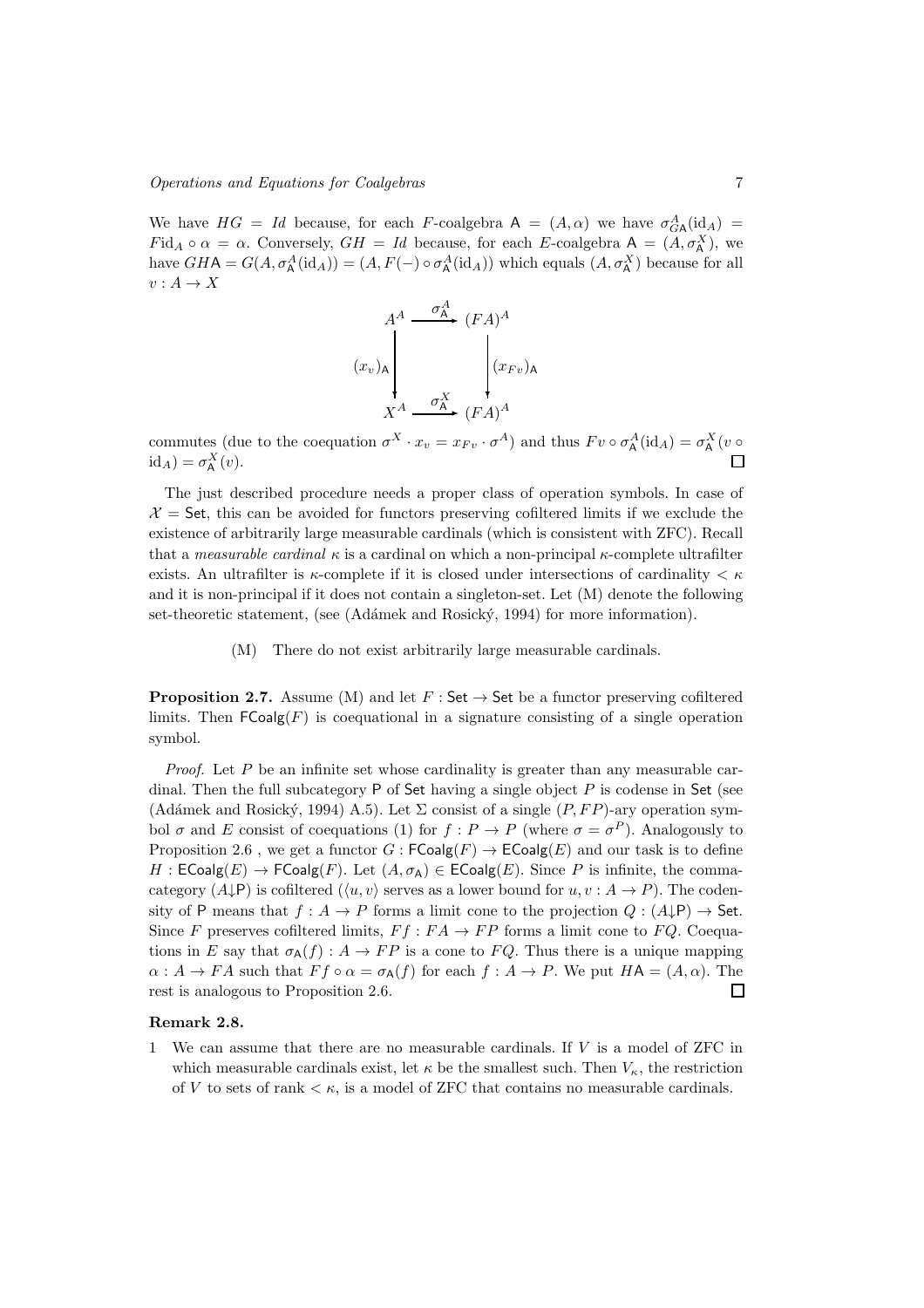- 2 If there are no measurable cardinals, we can take a countable set for P.
- 3 Since cofiltered limits are connected, Proposition 2.7 applies to polynomial functors  $F : Set \rightarrow Set.$

We have seen that categories of coalgebras for a functor are coequational. But often, one is more interested in covarieties of these categories. Following (Manes, 1976), a full subcategory  $\mathcal C$  of a coequational category  $(\mathcal A, U)$  is called a **covariety** if  $\mathcal C$  is closed under (existing) colimits, quotients and U-split subobjects. The last concept means a subobject  $m : A \rightarrow B$  such that Um is a split monomorphism. Over Set covarieties correspond to the usual notion of full subcategories closed under coproducts, quotients and subobjects.

Most of the covarieties of coequational categories have cofree coalgebras. The forgetful functor is comonadic in these cases and therefore, following (Linton, 1969), coequational. We show that this easily follows from Reiterman's proposition. Following (Mac Lane, 1971), we say that a concrete category  $(C, U)$  is *comonadic* if U has a right adjoint R and the canonical functor from  $\mathcal C$  to the category of all coalgebras for the comonad  $UR$ is an isomorphism.

Proposition 2.9 (Linton). Every comonadic category is coequational.

*Proof.* Let  $F: \mathcal{X} \to \mathcal{X}$  be a comonad with counit  $\varepsilon: F \to Id$  and comultiplication  $\delta: F \to FF$ . Then coalgebras for the comonad F are specified in  $\mathsf{FCoalg}(F)$  by

$$
x_{\varepsilon_X} \cdot \sigma^X = x_{id_X},
$$
  

$$
\sigma^{FX} \cdot \sigma^X = x_{\delta_X} \cdot \sigma_X.
$$

Moreover, comonadic categories coincide with coequational categories having cofree coalgebras. Let  $U : A \to X$  be a functor. A U-split equaliser is an equaliser in A

$$
A \xrightarrow{e} B \xrightarrow{f} C
$$

such that its U-image splits, i.e., it is equipped with  $t : UC \rightarrow UB$  and  $s : UB \rightarrow UA$ such that  $s \circ Ue = id_{U_A}$ ,  $t \circ Uf = id_{U_B}$ , and  $t \circ Ug = Ue \circ s$ . U creates U-split equalisers if it creates equalisers of pairs f, g for which  $Uf, Ug$  has a split equaliser in X. Beck's theorem (Mac Lane, 1971) says that  $U$  is comonadic iff it has a right-adjoint and creates U-split equalisers. We will say that a concrete category  $A$  is **co-Beck** if U creates colimits and U-split equalisers.

Proposition 2.10. Each covariety of a coequational category is co-Beck.

Proof. Straightforward, cf. (Rosický, 1981).

Corollary 2.11 (Linton). Every coequational category with cofree coalgebras is comonadic.

Proof. Follows from Proposition 2.10 and Beck's theorem.

 $\overline{\mathsf{I}}$ 

 $\Box$ 

 $\Box$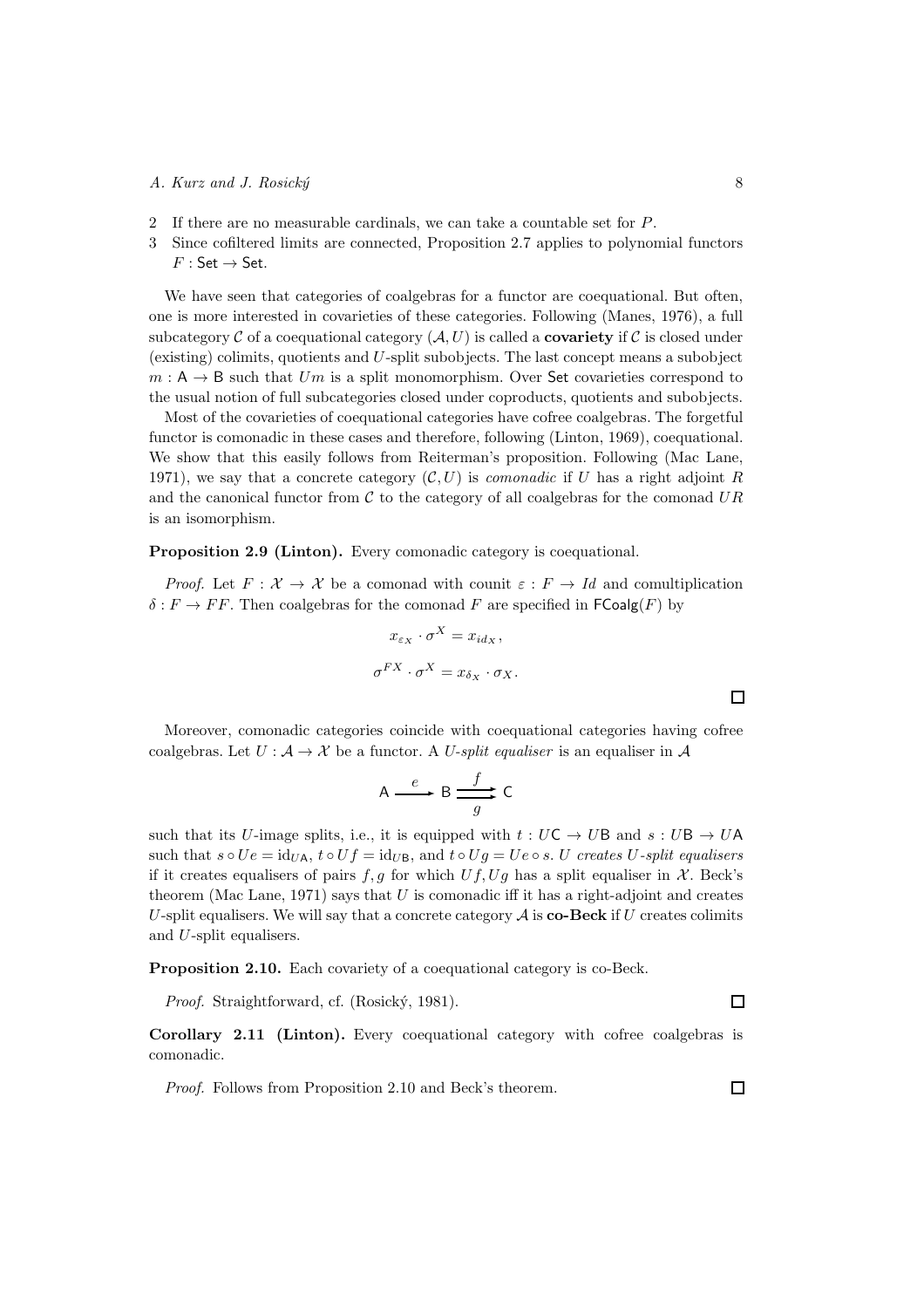We have seen that every covariety (of a coequational category) with cofree coalgebras is coequational. Without this assumption this is an open problem.

**Problem 2.12.** Is every covariety in  $\mathsf{FCoalg}(F)$ , where  $F : \mathsf{Set} \to \mathsf{Set}$ , coequational? More generally, is every covariety of a coequational category coequational?

Although important, the problem is not crucial for our approach. We will see in Section 4 that every covariety (of a coequational category over Set) can be defined by coequations in implicit operations.

## 3. Behavioural Equivalence

In case of algebras over Set, we think of operations as functions allowing to construct new elements of the carrier. We show that in case of coalgebras over Set, operations can be thought of as predicate transformers that respect behavioural equivalence. They will appear as modal operators in Section 5.

We first introduce a novel notion of behavioural equivalence. It formalises the idea that behavioural equivalence is the smallest equivalence relation that is invariant under morphisms. We define two notions, the second one taking 'colourings' into account: Given a functor  $U : A \to \mathsf{Set}$  and a set of 'colours' X, a colouring v for an object  $A \in \mathcal{A}$  is a map  $U\mathsf{A} \to X$ .

**Definition 3.1 (Behavioural Equivalence).** Consider a functor  $U : A \rightarrow$  Set.

1 ∼ is the smallest equivalence relation on the class of all pairs  $(A, a)$ ,  $A \in \mathcal{A}$ ,  $a \in U$ A, satisfying

 $(A_1, a_1) \sim (A_2, Uf(a_1))$  for all  $f : A_1 \rightarrow A_2$ .

2 Given  $X \in$  Set,  $\sim_X$  is the smallest equivalence relation on the class of all triples  $(A, v, a), A \in \mathcal{A}, v : U A \rightarrow X, a \in U A$ , satisfying

$$
(\mathsf{A}_1, v_2 \circ Uf, a_1) \sim_X (\mathsf{A}_2, v_2, Uf(a_1)) \quad \text{for all } v_2: U\mathsf{A}_2 \to X, f: \mathsf{A}_1 \to \mathsf{A}_2.
$$

If  $(A, a) \sim (B, b)$  we say that a and b are behaviourally equivalent. If  $(A, v, a) \sim_X (B, w, b)$ we say that  $a$  and  $b$  are  $X$ -behaviourally equivalent.

Categorically speaking, the equivalence classes of behavioural equivalence are the components of the category of elements of the forgetful functor; the equivalence classes of X-behavioural equivalence are the components of the category of elements of the functor  $(U\!\downarrow\!\! X)\to$  Set,  $(A, UA\to X)\mapsto UA.$ 

Example 3.2. If  $\mathcal{A} = \mathsf{FCoalg}(F)$ , F : Set  $\rightarrow$  Set then  $(A, a) \sim (B, b)$  iff a and b are identified by the morphisms into the final coalgebra. As it is well-known, this means that if F preserves weak pullbacks then  $(A, a) \sim (B, b)$  iff a and b are related by a bisimulation in the sense of (Aczel and Mendler, 1989). In particular, in case of  $\mathsf{FCoalg}(\mathcal{P})$ or FCoalg( $\mathcal{P}(- \times L)$ ), behavioural equivalence yields the familiar notion of bisimilarity for (labelled) transition systems.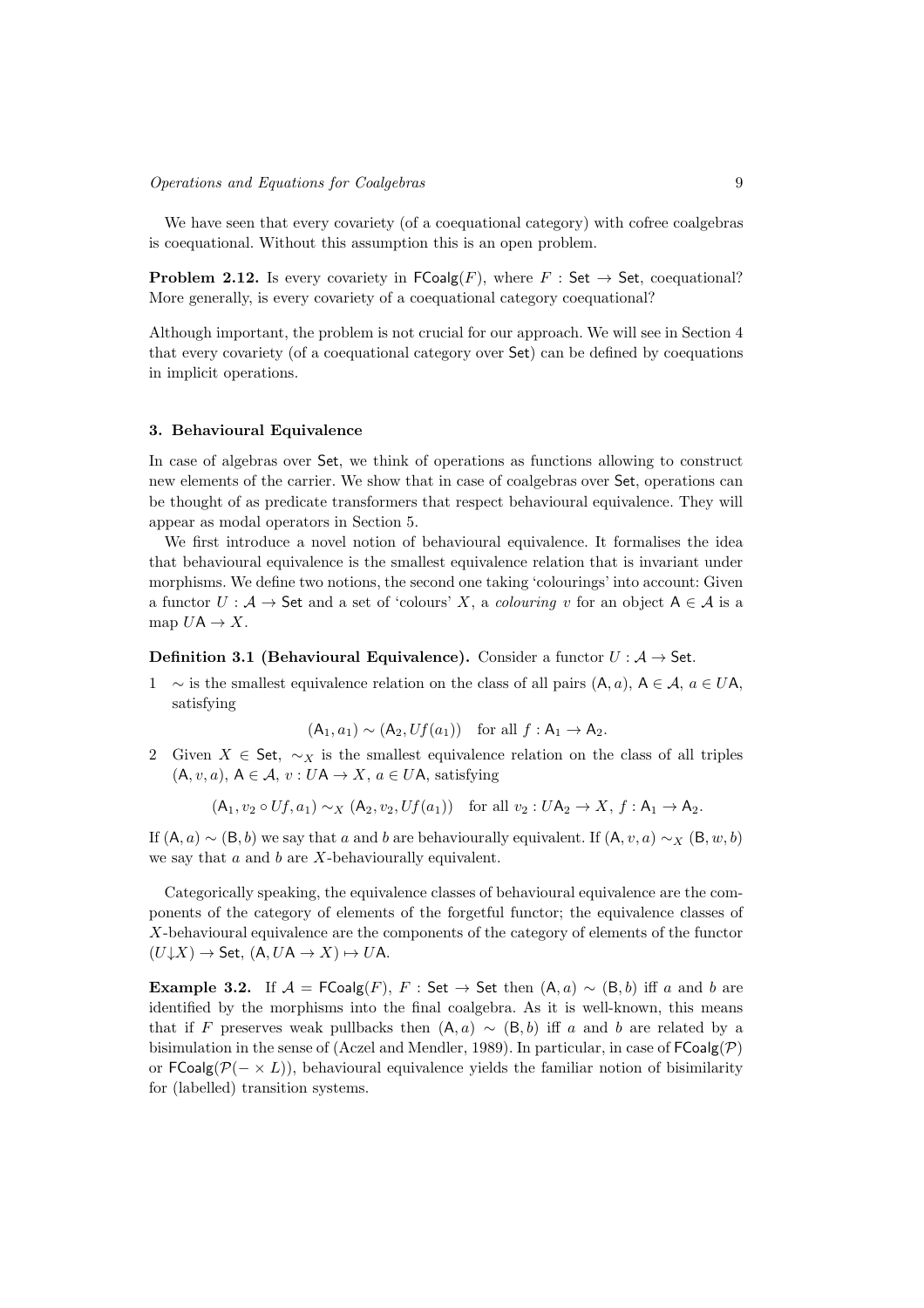The following gives an alternative characterisation of behavioural equivalence (the requirement on pushouts is satisfied by coequational categories).

**Proposition 3.3.** Suppose that A has pushouts and that  $U : A \rightarrow$  Set preserves them.  $(A_1, v_1, a_1) \sim_X (A_2, v_2, a_2)$  iff there are B, w and morphisms  $f_i : A_i \to B$  such that



commutes and  $(Uf_1)(a_1) = (Uf_2)(a_2)$ .

*Proof.* Let  $\approx$  denote the relation defined by condition (2).  $\approx \subseteq \sim$  is immediate. For the converse, note that ≈ contains the generating pairs of  $\sim$  and is reflexive and symmetric.  $\approx$  is transitive, since A has pushouts and U preserves them.  $\Box$ 

An  $(X, Y)$ -valued predicate transformer  $P_A$  maps X-valued predicates to Y-valued predicates, that is,  $P_A: X^{UA} \to Y^{UA}$ . It is called behavioural if it respects behavioural equivalence.

Definition 3.4 (Behavioural Predicate Transformers). Consider a functor U :  $\mathcal{A} \to$  Set. An  $(X, Y)$ -valued predicate transformer P is an operation which determines for each  $A \in \mathcal{A}$ ,  $v: UA \rightarrow X$ ,  $a \in UA$  a value

$$
P_{\mathsf{A}}(v, a) \in Y. \tag{3}
$$

P is called a behavioural predicate transformer iff

$$
(\mathsf{A}, v, a) \sim_X (\mathsf{B}, w, b) \Rightarrow P_\mathsf{A}(v, a) = P_\mathsf{B}(w, b) \tag{4}
$$

for all  $w: U\mathsf{B} \to X$  and  $a \in U\mathsf{A}$ . In case that  $X = 1$  and  $Y = 2$  we call P a behavioural predicate.

Note that behavioural predicates are precisely those predicates which are invariant under behavioural equivalence. The following is immediate from the respective definitions.

**Lemma 3.5.** An operation P which determines for each  $A \in \mathcal{A}$ ,  $v : U \mathsf{A} \to X$ ,  $a \in U \mathsf{A}$  a value  $P_{\mathsf{A}}(v, a) \in Y$  is a behavioural predicate transformer iff

$$
P_{\mathsf{A}}(w \circ Uf, a) = P_{\mathsf{B}}(w, Uf(a)).\tag{5}
$$

for all morphisms  $f : A \to B$ , all  $w : UB \to X$ , and all elements a of A.

We now show that invariance of a predicate transformer  $X^U \rightarrow Y^U$  under Xbehavioural equivalence is equivalent to the naturality of  $X^U \to Y^U$ .

**Theorem 3.6.** Consider a functor  $U : A \rightarrow$  Set. An operation P which determines for each  $A \in \mathcal{A}$ ,  $v: UA \to X$ ,  $a \in UA$  a truth value  $P_A(v, a) \in Y$  is a behavioural predicate transformer iff

$$
P_{\mathsf{A}}:X^{U\mathsf{A}}\longrightarrow Y^{U\mathsf{A}}
$$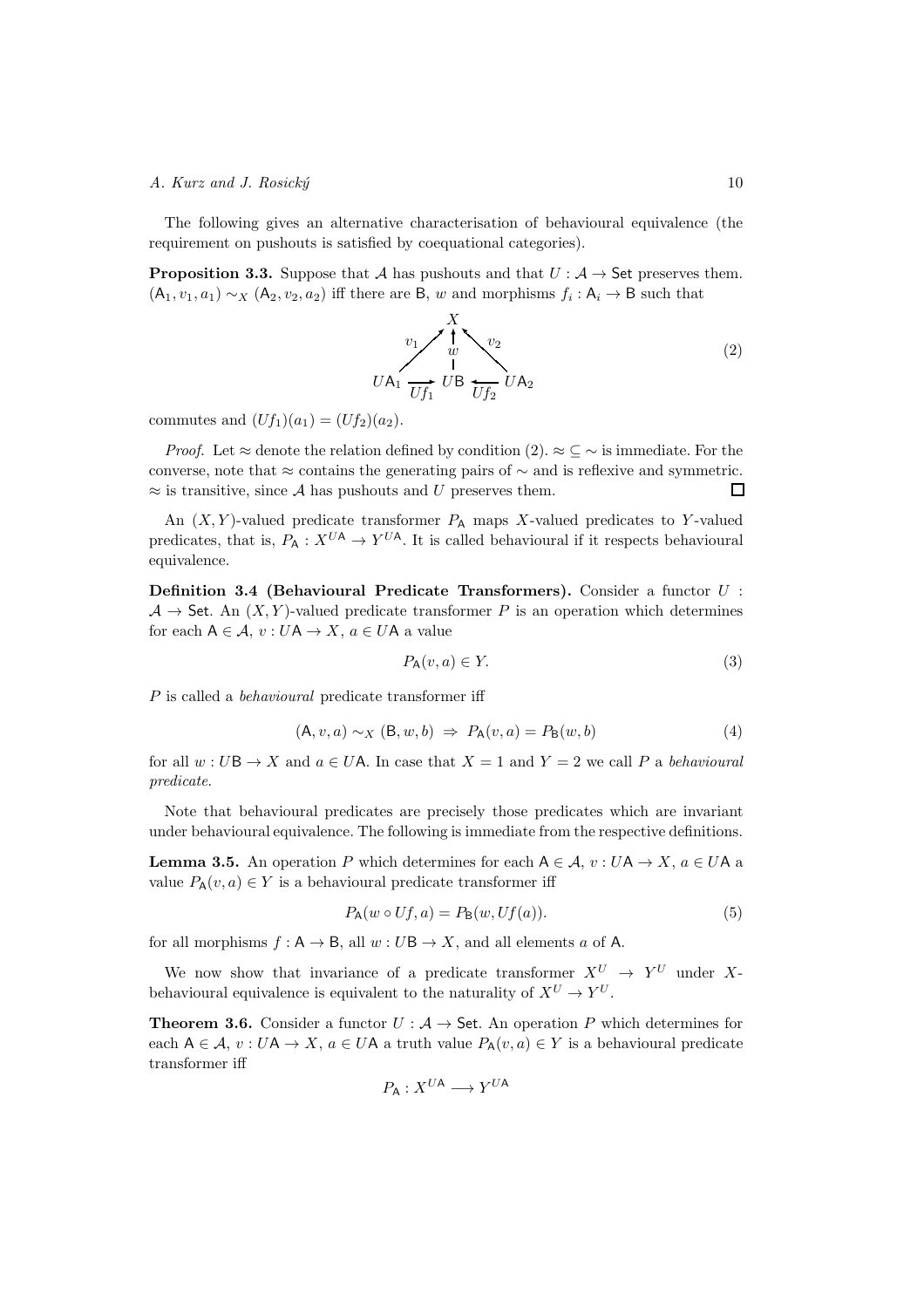is a natural transformation.

*Proof.* Naturality of P means that for any morphism  $f : A \rightarrow B$ 



commutes. Given  $w: U\mathsf{B} \to X$  and spelling out the definition of the vertical arrows we obtain  $P_{\mathsf{A}}(w \circ Uf) = P_{\mathsf{B}}(w) \circ Uf$ , i.e.,  $P_{\mathsf{A}}(w \circ Uf, a) = P_{\mathsf{B}}(w, Uf(a))$  for all  $a \in U\mathsf{A}$ , yielding condition (5) in Lemma 3.5.  $\Box$ 

The theorem is important to us for the following reasons. First, it gives an abstract characterisation of invariance under behavioural equivalence as a naturality condition. For example, for any functor  $F : \mathsf{Set} \to \mathsf{Set}$ , the behavioural predicates of  $\mathsf{FCoalg}(F)$  are precisely the natural transformations  $U \to 2$  where  $U : FCoalg(F) \to Set$  is the forgetful functor. Similarly, modal operators can be characterised as natural transformations as explained in detail in Section 5.

Second, since every  $(X, Y)$ -ary operation of a signature for coalgebras gives rise to a natural transformation  $X^U \to Y^U$ , it shows that, in case of coalgebras over Set, coalgebraic operations are predicate transformers that respect behavioural equivalence.

The next section is devoted to a detailed study of natural transformations  $X^U \to Y^U$ .

# 4. Implicit Operations

In universal algebra, an implicit operation is a natural transformation  $A^X \to A$ . If free algebras exist, each implicit operation is explicit (i.e. given by a term). If free algebras do not exist, implicit operations are more powerful. For example, in case of algebras over finite sets, (Reiterman, 1982) showed that every variety is definable by equations in implicit operations (but not by equations in explicit operations). This section shows how to define covarieties of coequational categories using implicit operations.

If  $\Sigma$  is a signature and  $U : \mathsf{SCoalg}(\Sigma) \to \mathcal{X}$  the forgetful functor then each  $(X, Y)$ -ary operation symbol  $\sigma \in \Sigma$  determines a natural transformation

$$
\sigma:X^U\to Y^U
$$

So does each  $(X, Y)$ -ary term. It leads us to define  $(X, Y)$ -ary **implicit operations**, for every functor  $U: \mathcal{A} \to \mathcal{X}$  as natural transformations

$$
X^U\to Y^U.
$$

**Definition 4.1 (Coequations in Implicit Operations).** Let  $U : \mathcal{A} \to \mathcal{X}$  be a faithful functor and  $X, Y \in \mathcal{X}$ . Having two  $(X, Y)$ -ary implicit operations  $\sigma_1$  and  $\sigma_2$  in A, we say that an object  $A \in \mathcal{A}$  satisfies the coequation  $\sigma_1 = \sigma_2$  and write  $A \models \sigma_1 = \sigma_2$  iff  $(\sigma_1)_{\mathsf{A}} = (\sigma_2)_{\mathsf{A}}$ .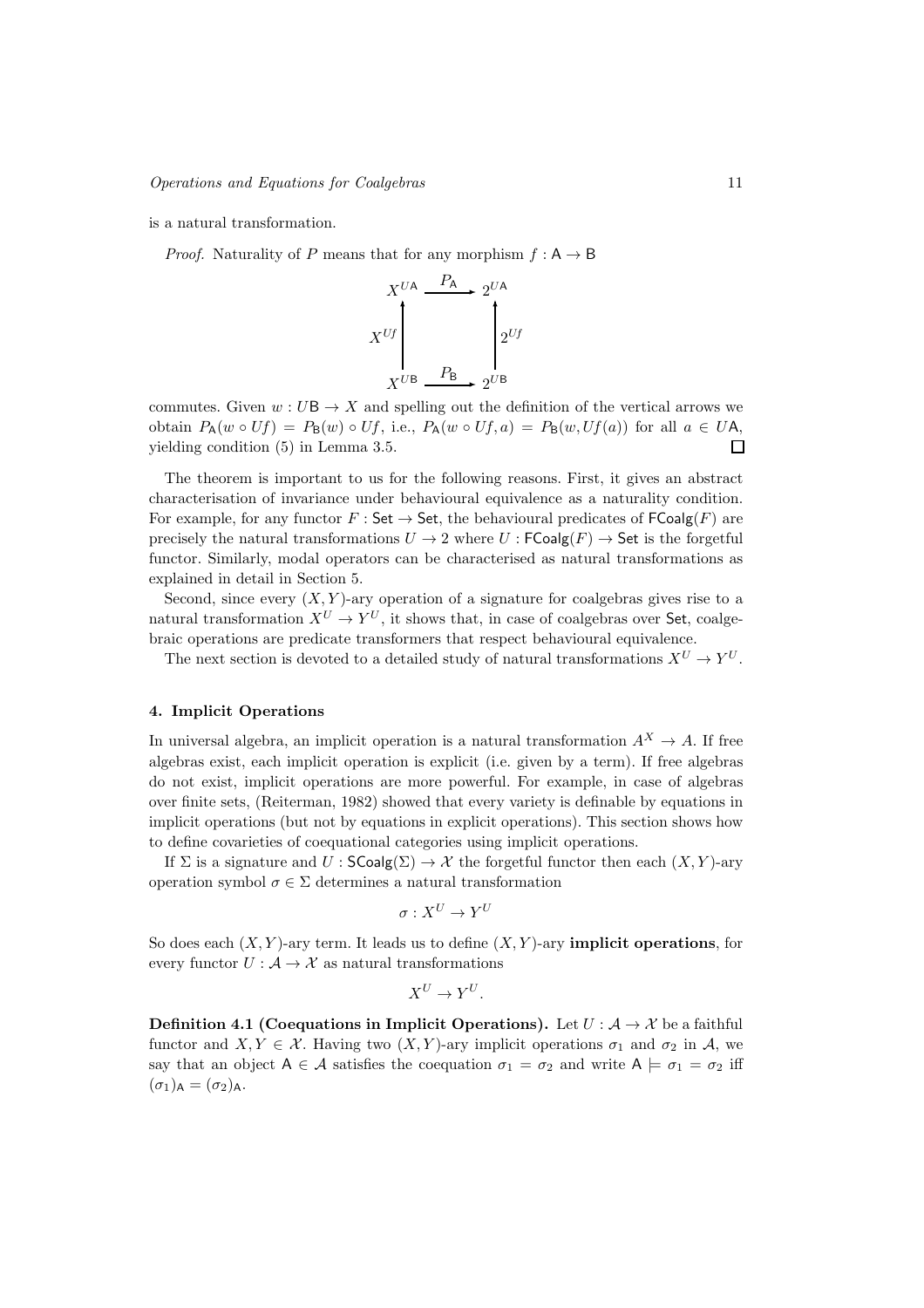## Remark 4.2.

1 If the functor U has a right adjoint R then  $(X, Y)$ -ary implicit operations correspond to natural transformations

$$
\mathcal{A}(-, RX) \to \mathcal{A}(-, RY),
$$

i.e., to morphisms  $RX \rightarrow RY$ . Consider implicit operations  $\sigma_1, \sigma_2$  represented by  $s_1, s_2 : RX \rightarrow RY$ , respectively. Then an object A satisfies the coequation  $\sigma_1 = \sigma_2$ iff every morphism  $h: A \to RX$  is equalised by  $s_1$  and  $s_2$ , i.e., iff h factors through an equaliser

$$
S \longrightarrow RX \xrightarrow[s_2]{s_1} RY
$$

(provided that the latter exists). This notion of a coequation as a subobject S of a cofree object  $RX$  is a special case of (Manes, 1976), Theorem 3.4, page 227. It was further investigated in (Rutten, 2000; Gumm, 2001a; Roșu, 2001; Kurz, 2000; Hughes, 2001). Conversely, for any subobject  $S \to RX$ , take the cokernel pair  $f, g: RX \to A$ and compose it with  $\eta_A : A \to RUA$  given by the unit  $\eta$  of the adjunction  $U \dashv R$ . Then the pair  $\eta_A \circ f$ ,  $\eta_A \circ g$  produces the pair of natural transformations  $X^U \to Y^U$ in our sense. Thus, in the presence of cofree coalgebras, our approach is equivalent to the coequations-as-subobjects-of-cofree-objects approach.

2 Without cofree coalgebras, there are related concepts of a coequation in (Adámek and Porst, 2001) and (Reiterman, 1983). They are subsumed by coequations in implicit operations.

The following fact is a consequence of (Rosický, 1981, 5.3). Covarieties are defined on page 8.

**Proposition 4.3.** Suppose that  $U : A \rightarrow \mathcal{X}$  is coequational. Then, for a collection E of coequations in implicit operations, the full subcategory of all objects satisfying each coequation from  $E$  is a covariety in  $A$ .

*Proof.* The closedness under colimits is clear. If  $m : B \to A$  is a U-split subobject of A, then  $X^{Um}: X^{UA} \to X^{UB}$  is epi which yields closedness under U-split subobjects.  $\Box$ 

We now show that over Set the converse holds. This is a co-Birkhoff theorem not relying on the existence of cofree coalgebras. The proof uses certain implicit operations defined in terms of the behavioural equivalence relations  $\sim_X$  introduced in Definition 3.1.

**Theorem 4.4.** Let E be a coequational theory over Set. Then every covariety  $C$  in  $\mathsf{ECoalg}(E)$  is definable by coequations in implicit operations.

*Proof.* For a set  $X$  and a  $E$ -coalgebra A, define

$$
\varphi^X_{\mathsf{A}}: X^{U\mathsf{A}} \to 2^{U\mathsf{A}}
$$

as follows: for  $v: U\mathsf{A} \to X$  and  $a \in U\mathsf{A}$ , let  $\varphi^X_\mathsf{A}(v)(a) = 1$  iff there are  $\mathsf{C} \in \mathcal{C}$ ,  $u: U\mathsf{C} \to X$ ,  $c \in U\mathsf{C}$ , such that  $(\mathsf{A}, v, a) \sim_X (\mathsf{C}, u, c)$ , see Definition 3.1.  $\varphi^X$  is an implicit operation by Theorem 3.6.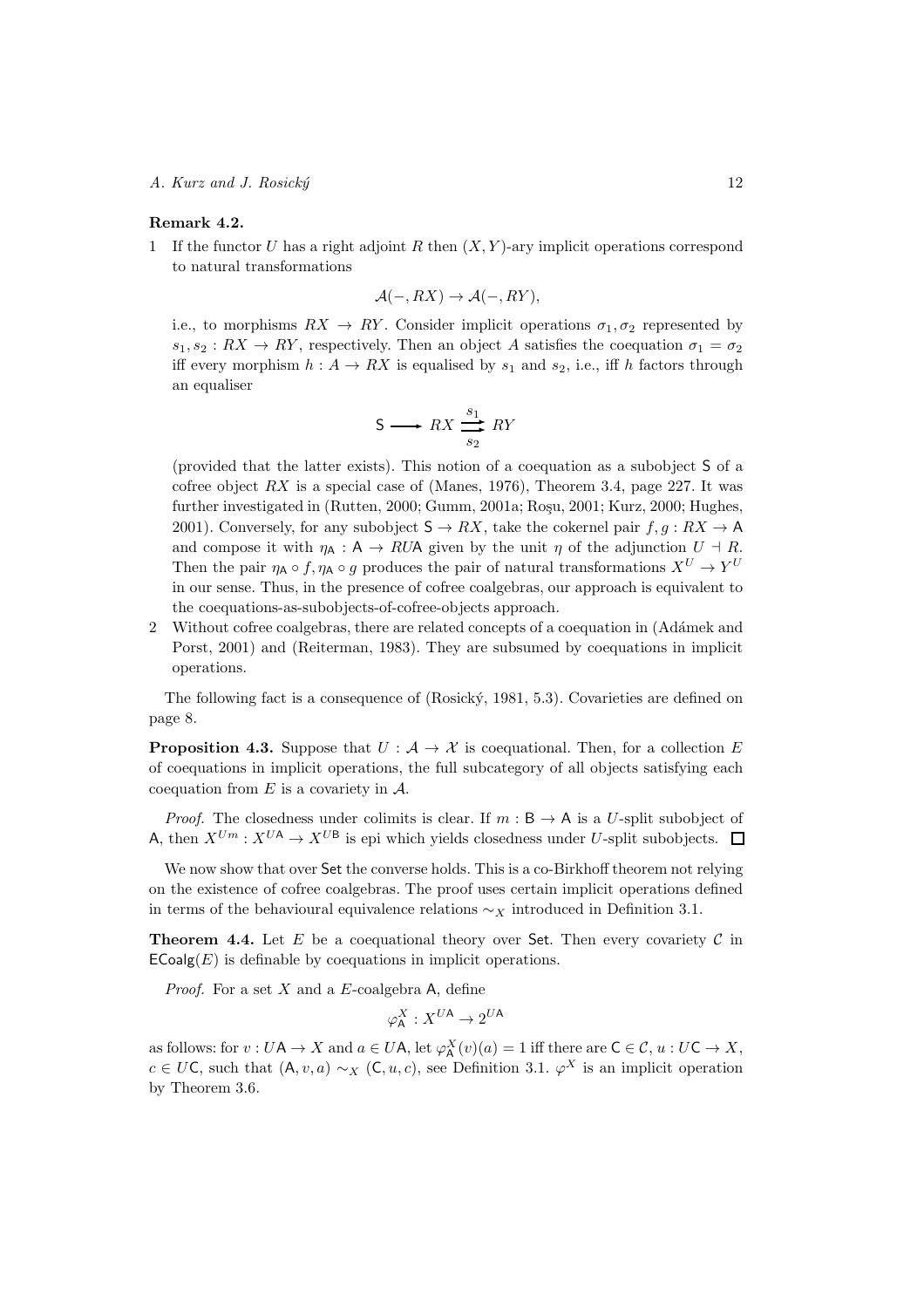## Operations and Equations for Coalgebras 13

Consider coequations

$$
\varphi^X = true \tag{6}
$$

where true is the implicit operation  $true_{\mathsf{A}} : X^{UA} \to 2^{UA}$  induced by the constant function  $X \to 2, x \mapsto 1$ . Each  $C \in \mathcal{C}$  satisfies (6). Conversely, assume that A satisfies all coequations (6). Then, due to Proposition 3.3, for each  $a \in U$ A, there are  $B_a \in E$ Coalg $(E)$ ,  $C_a \in \mathcal{C}$ , and homomorphisms  $f_a, g_a$  and mappings  $w_a, u_a$  such that



commutes and  $(Uf_a)(a) \in (Ug_a)(U\mathsf{C}_a)$ . Using a multiple pushout of the  $f_a$ 



with  $(Uf)(U\mathsf{A}) \subseteq \bigcup \{U(f'_a \circ g_a)(U\mathsf{C}_a) : a \in U\mathsf{A}\}\.$  Note that  $\bigcup \{U(f'_a \circ g_a)(U\mathsf{C}_a) : a \in U\mathsf{A}\}\.$ is the carrier of an  $E$ -coalgebra which is in  $C$  due to closure under coproducts and quotients. Since f is injective and C is closed under subobjects, it follows  $A \in \mathcal{C}$ .  $\Box$ 

# Remark 4.5.

1 If  $\mathsf{ECoalg}(E)$  has cofree coalgebras, the implicit operation  $\varphi^X$  is induced by a morphism  $h: RX \to R2$ ,  $U \dashv R$ , or, equivalently, by a mapping  $\tilde{h}: URX \to 2$ . Then, for  $v: U\mathsf{A} \to X$ ,

$$
\varphi^X_\mathsf{A}(v) = \tilde{h} \circ U v^\sharp
$$

with  $v^{\sharp}: \mathsf{A} \to RX$  being the transpose of v.

- 2 Our proof works in the universe of finite sets, i.e., every covariety of finite coalgebras is given by coequations in implicit operations. This is the "Reiterman Theorem" (Reiterman, 1982) for coalgebras.
- 3 Note that it does not follow from the theorem that  $\mathcal C$  is coequational. Hence the theorem does not solve Problem 2.12. The reason is that the interpretations of implicit operations do not need to be coequationally determined by equations from E.

# 5. Modal Logic

We associate to each category A equipped with a functor  $U : A \rightarrow$  Set a modal logic, called the internal modal language of  $A$ , and show that modal formulae and coequations have the same expressive power. Since coequations for coalgebras dualise equations for algebras this leads to a new formalisation of the statement that modal logic for coalgebras is dual to equational logic for algebras.

To start with, let us take a brief look at the classical modal logic of Kripke frames, see e.g. (Blackburn et al., 2001) for details. We denote by KF the category of Kripke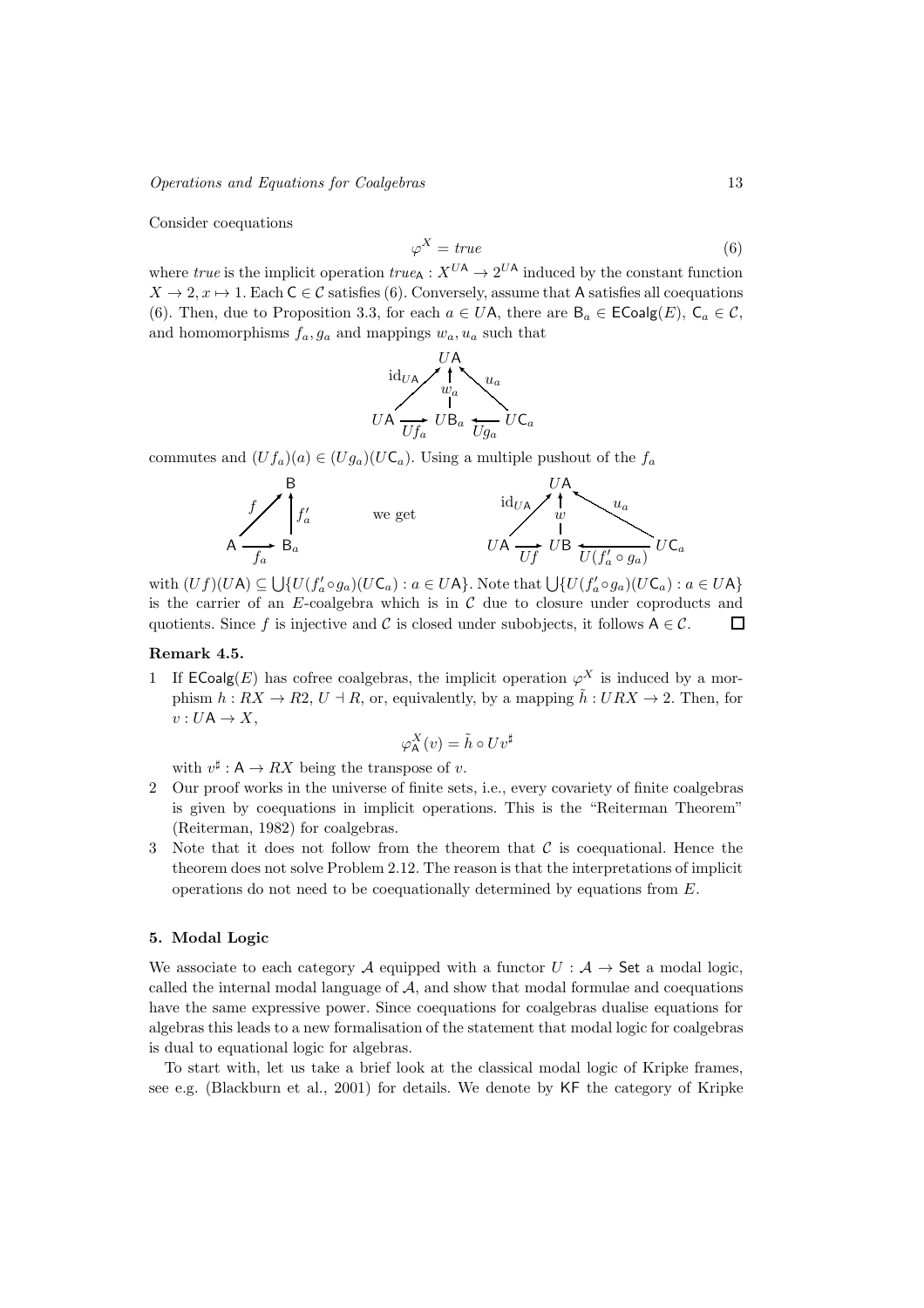frames and bounded morphisms (a bounded morphism is a function whose graph is a bisimulation), that is,  $KF = FCoalg(\mathcal{P})$ . Writing  $U : KF \rightarrow Set$  for the forgetful functor mapping Kripke frames to their carriers, the semantics  $\llbracket \varphi \rrbracket$  of a modal formula  $\varphi$  in propositional variables  $\{p_i \mid i \in I\}$  can be understood as a KF-indexed class of operations

$$
[\![\varphi]\!]_\mathsf{A}: (\prod_I 2)^{U\mathsf{A}} \to 2^{U\mathsf{A}}, \quad \mathsf{A} \in \mathsf{KF},
$$

that is, each  $[\![\varphi]\!]$ <sub>A</sub> maps valuations  $v \in (\prod_I 2)^{U\mathsf{A}}$  and elements  $a \in U\mathsf{A}$  to truth values  $[\![\varphi]\!]_A(v,a) \in 2 = \{0,1\}$ . A central feature of modal logic is that formulae are invariant under bisimulation. That is, for a modal formula  $\varphi$  and two Kripke models  $(A, v)$ ,  $(B, w)$ , and  $a \in A$ ,  $b \in B$  it holds

$$
a, b \text{ bisimilar } \Rightarrow \llbracket \varphi \rrbracket_{\mathsf{A}}(v, a) = \llbracket \varphi \rrbracket_{\mathsf{B}}(w, b) \tag{7}
$$

But we have seen in Theorem 3.6 that (7) is equivalent to  $\llbracket \varphi \rrbracket_A$  being natural in A. If we take invariance under bisimulation as the essence of modal logic it makes therefore sense to consider any natural transformation  $(\prod_I 2)^U \to 2^U$  as a modal operator and any category A equipped with a functor  $U : A \rightarrow$  Set as a semantic domain for modal logic. This leads us to the following definition.

**Definition 5.1.** The *internal modal language* of a functor  $U : A \rightarrow$  Set is given follows. For each set I and each  $i \in I$  the propositional variables  $p_i^I$  are I-ary formulae. For each natural transformation  $\mu: (\prod_I 2)^U \longrightarrow 2^U$  there is an *I*-ary modal operator  $\Box_{\mu}$ . If  $\varphi_i$ are J-ary formulae, then  $\Box_{\mu} \langle \varphi_i \rangle$  is a J-ary formula. The semantics of formulae is given by

$$
\llbracket \Box_{\mu} \langle \varphi_i \rangle \rrbracket = (\prod_J 2)^U \xrightarrow{\langle \llbracket \varphi_i \rrbracket \rangle} \prod_I (2^U) \cong (\prod_I 2)^U \xrightarrow{\mu} 2^U.
$$

Given an *I*-ary formula  $\varphi$  and  $v: U \mathsf{A} \to \prod_I 2$ , we write  $\mathsf{A}, v, a \models \varphi$  iff  $[\varphi]_{\mathsf{A}}(v, a) = 2$  and  $A \models \varphi$  iff  $[\varphi]_A(v) = UA$  for all  $v : UA \to \prod_I 2$ . For 0-ary formulae we drop v from the notation.

## Remark 5.2.

- 1 Behavioural equivalence is characterised by formulae of the language, that is, for each  $A \in \mathcal{A}$  and  $a \in U$ A there is a (0-ary) formula  $\varphi_a$  such that  $B, b \models \varphi_a \Leftrightarrow a \sim b$ .
- 2 The restriction of sets of colours to products of 2 allows for a notion of substitution of formulae for propositional variables. As usual in categorical logic, the semantics of substitution is given by composition.
- 3 The basic calculus for this modal logic is given by the axioms of infinitary propositional logic plus the rule 'from  $\varphi \leftrightarrow \psi$  derive  $\Box \varphi \leftrightarrow \Box \psi$ ' for each modal operator  $\Box$ . If, for example,  $\Box$  is a normal modal operator, that is the axioms  $\Box true = true$  and  $\Box(p_1 \land p_2) \leftrightarrow \Box p_1 \land \Box p_2$  are added, then we obtain a calculus that is equivalent to the basic modal logic K.
- 4 The definition of the internal modal language makes sense not only over the category Set. For example, if we replace Set by the category of Stone spaces and let 2 be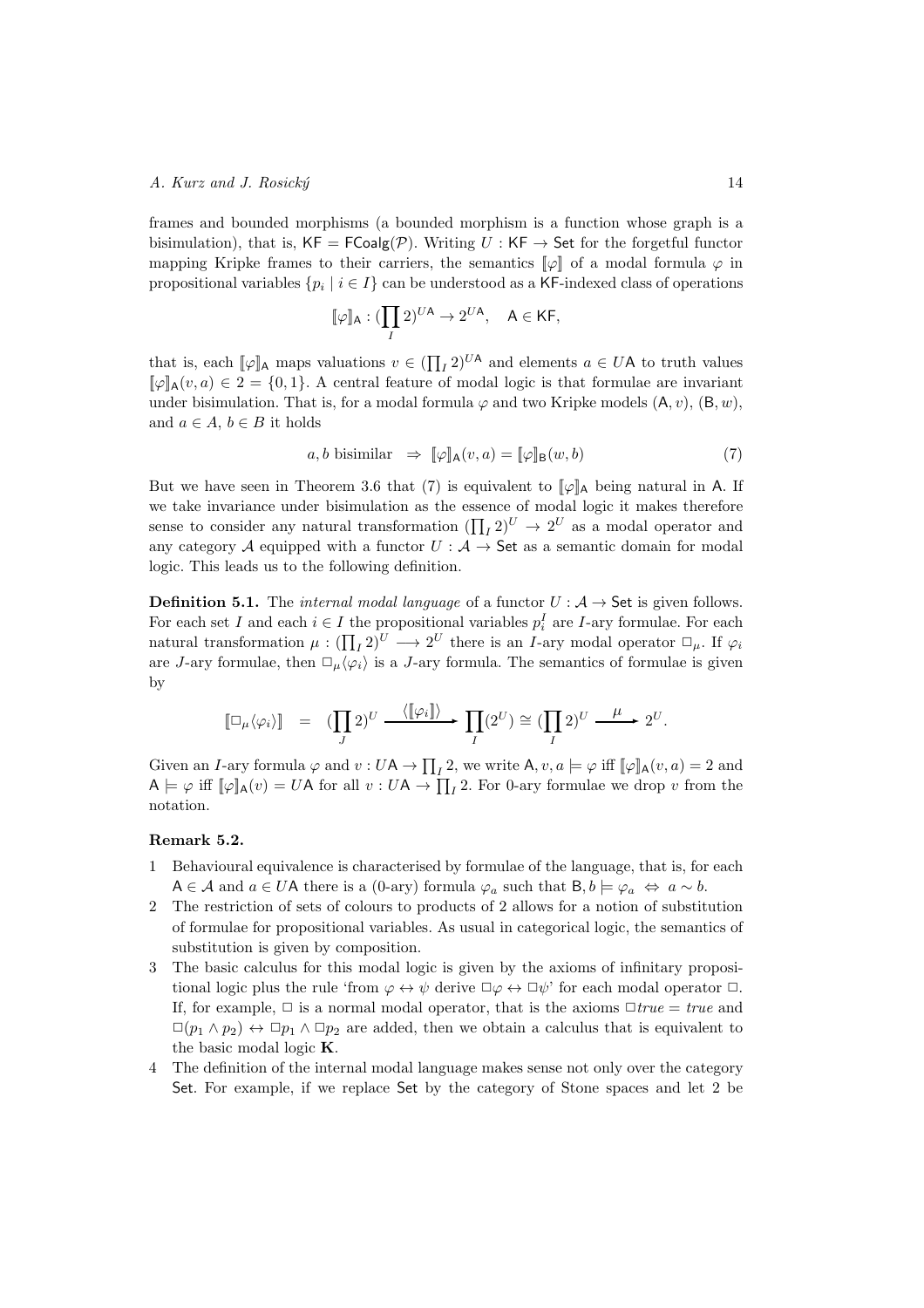the discrete two-element space, then the continuity of the valuations  $v: U\mathsf{A} \to \prod_I 2$ expresses that the extensions of the propositions  $p_i$  have to be admissible (i.e., clopen).

Example 5.3. The following examples illustrate our notion of modal operator as a natural transformation  $(\prod_I 2)^U \to 2^U$ .

- 1 An *I*-ary boolean operator is a modal operator  $f^U : (\prod_I 2)^U \longrightarrow 2^U$  given by functions  $f: \prod_{I} 2 \to 2$  as e.g. true,  $\to, \bigwedge_{I}$ , compare Example 2.5.
- Atomic propositions are 0-ary modal operators and are given by natural transformations  $1 \to 2^U$  (or also  $U \to 2$ ).
- 3 All commonly considered modal operators are examples. This includes non-normal modal operators, polymodal operators, modal operators given by natural relations (Pattinson, 2001) or predicate liftings (Pattinson, ), and recursively defined modalities as in dynamic logic or the  $\mu$ -calculus.
- 4 Examples of modalities which are not covered by Definition 5.1 can be obtained by definitions that require a 'change of structure'. For instance, consider  $A = (A, \alpha) \in$  $FCoalg(\mathcal{P})$  and define

$$
\mathsf{A}, v, a \models \Box(\varphi, \psi) = \begin{cases} \mathsf{A}^{\varphi}, v^{\varphi}, a \models \psi & \text{if } \mathsf{A}, v, a \models \varphi \\ \text{true} & \text{otherwise} \end{cases}
$$

where  $A^{\varphi} = (A^{\varphi}, \alpha^{\varphi})$  is given by  $A^{\varphi} = A \setminus \{a : A, v, a \not\models \varphi\}$  and  $\alpha^{\varphi}, v^{\varphi}$  are the restriction of  $\alpha$ , v to  $A^{\varphi}$ . Modalities of this kind, often denoted by  $[! \varphi] \psi$ , arise in epistemic logic, see (Baltag et al., 1999).

We can now translate results about implicit operations into results about modal logic. For example, the following statement is a corollary of Theorem 4.4 and Remark 4.5.2. For its proof we just have to determine the modal language which is expressive enough to describe the formulas  $\varphi^X$  appearing in the proof of Theorem 4.4.

**Proposition 5.4 (A Reiterman Theorem for Modal Logic).** If a class  $K$  of finite Kripke frames is closed under finite coproducts, quotients and embeddings, then  $K$  is definable by a set  $\{\varphi^X \mid X = 2^n, n \in \mathbb{N}\}\$  of formulae  $\varphi^X$ , each of which is a (countable) disjunction

$$
\varphi^X \ = \ \bigvee_{\mathsf{B} \in \mathcal{K}, w: B \rightarrow X, b \in B} \psi^{(\mathsf{B}, w, b)}
$$

of finitary formulae  $\psi^{(\mathsf{B},w,b)}$ .

Finally, let us make precise the relationship between coequations in implicit operations and modal logic.

**Proposition 5.5.** Let  $U : A \rightarrow$  Set be a functor. Coequations in implicit operations and formulae of the internal modal language have the same expressive power.

*Proof.* Each modal formula  $\varphi$  is logically equivalent to the coequation  $\varphi = true$ , which is to say that  $A \models \varphi$  (Definition 5.1) iff  $A \models \varphi = true$  (Definition 4.1) for all  $A \in \mathcal{A}$ . Conversely, for a coequation  $t = s$  with  $t, s: X^U \to Y^U$ , we find a set I and a surjective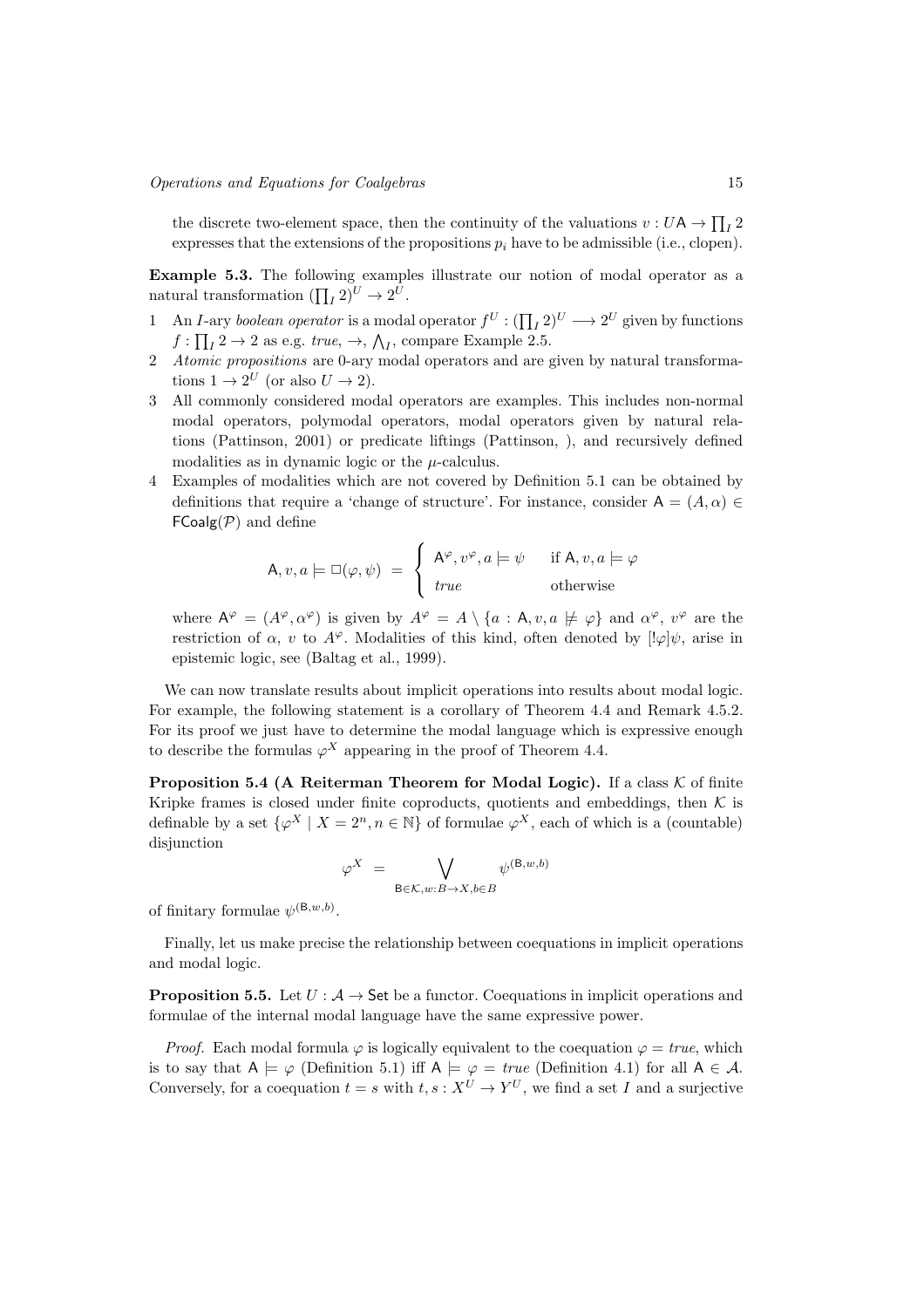function  $e: \prod_I 2 \to X$  and a modal formula  $t \circ e \leftrightarrow s \circ e: (\prod_I 2)^U \to 2^U$  such that  $A \models t = s \Leftrightarrow A \models t \circ e \leftrightarrow s \circ e$  for all  $A \in \mathcal{A}$ .  $\Box$ 

Remark 5.6 (Duality of Modal and Equational Logic). Consider  $U : A \rightarrow$  Set. A (coalgebraic) implicit operation for  $U$  is the same as an (algebraic) implicit operation for  $U^{\text{op}}$ .  $A^{\text{op}} \in \mathcal{A}$  satisfies the (algebraic) equation  $\sigma_1 = \sigma_2$  iff A satisfies the modal formula  $\sigma_1 \leftrightarrow \sigma_2$ . A satisfies the modal formula  $\varphi$  iff  $A^{\text{op}}$  satisfies the equation  $\varphi = true$ .

# 6. Davis's Theorem

We may allow signatures with  $(X, Y)$ -ary operation symbols where X and Y are classes. We call them meta-signatures. In the same way as signatures yield coequational categories, meta-signatures lead to meta-coequational categories. Every metacoequational category is co-Beck (page 8). (Davis, 1972) proved the converse. He overstated his result by claiming that every co-Beck category is coequational, which is not true as Example 6.3 shows. The second author observed Davis's mistake in (Rosick´y, 1981); here we give a full explanation. First, we sketch an argument proving Davis's theorem.

Theorem 6.1 (Davis). A concrete category is meta-coequational iff it is co-Beck.

*Proof.* Let  $U: \mathcal{C} \to \mathsf{Set}$  create colimits and U-split equalisers. Let  $R: \mathsf{Class} \to \mathsf{Class}$ be the density comonad of

$$
\bar{U} : \mathcal{C} \xrightarrow{U} \mathsf{Set} \hookrightarrow \mathsf{Class}.
$$

It means that RX is the colimit of the canonical diagram  $(\bar{U} \downarrow X) \rightarrow$  Class



where  $\varepsilon_X$  is induced by the cone given by v's. Since  $\bar{U}$  creates colimits,  $(\bar{U}\downarrow X)$  is  $\infty$ -filtered (= every small subcategory of  $(\bar{U}\downarrow X)$  has an upper bound). Since the (illegitimate) category  $\mathsf{CCoalg}(R)$  of coalgebras for the comonad R is coequational over Class, it suffices to prove that the image of the comparison functor

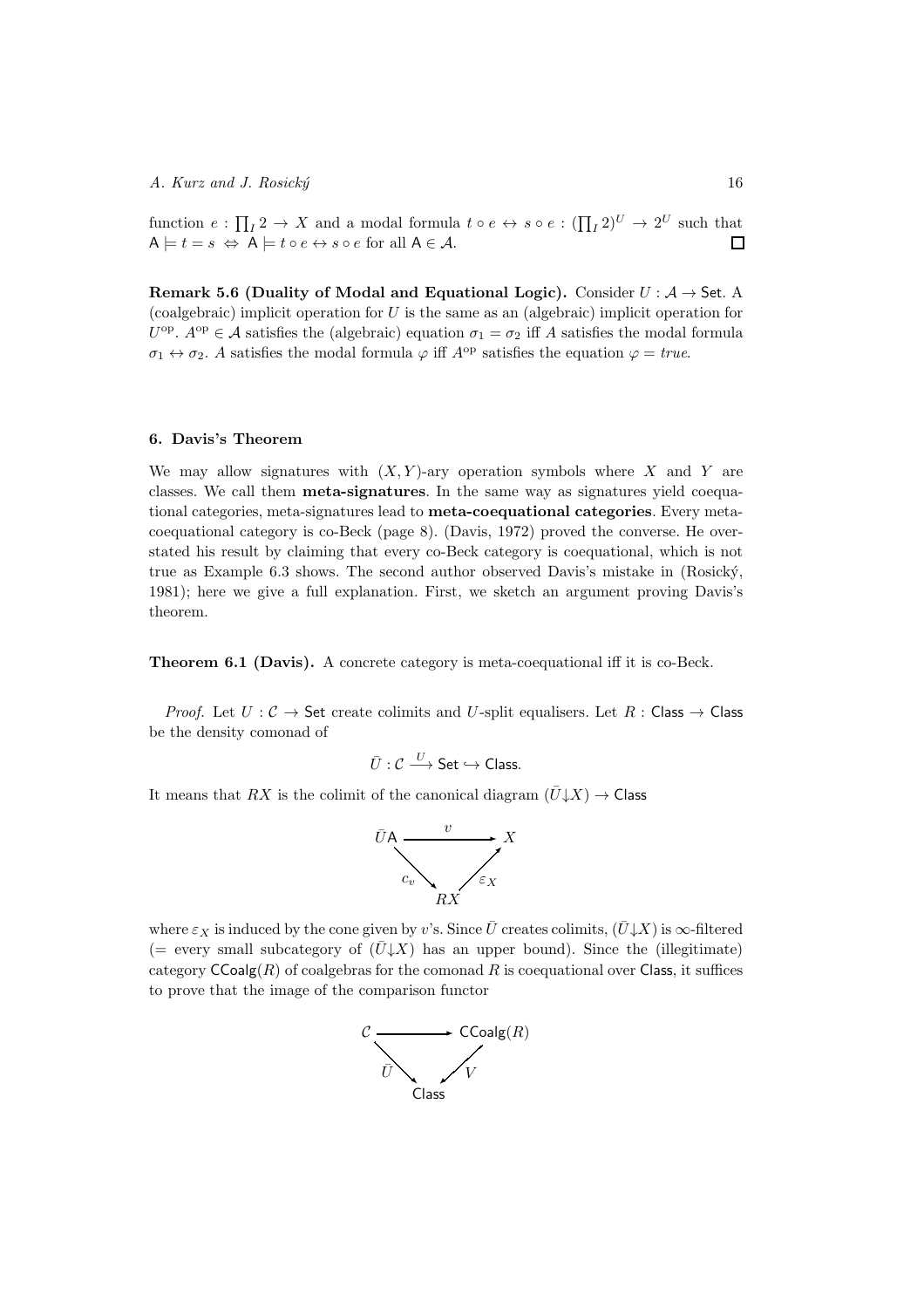consists precisely of the R-coalgebras  $(X, \xi)$  with X a set. Any such coalgebra is given by a  $V$ -split equaliser



where  $\delta$  is the comultiplication. Since RRX and RX are given by  $\infty$ -filtered colimits, this equaliser is an  $\infty$ -filtered colimit of U-split equalisers in C (we are also using that U creates U-split equalisers). Since X is a set, some R-coalgebra homomorphism  $c_i : C_i \to (X, \xi)$ splits, i.e.,  $c_i \circ s = id_X$  for some  $s : (X, \xi) \to \mathsf{C}_i$ . Hence  $(X, \xi)$  is isomorphic to some C-object.  $\Box$ 

**Remark 6.2.** Let C be a concrete category and  $\sigma: X^U \to Y^U$  an implicit operation where X, Y are classes. Take mappings  $f : X_1 \to X$  and  $g : Y \to Y_1$  where  $X_1, Y_1$ are sets. We get an implicit operation  $g^U \circ \sigma \circ f^U$  where arities are sets. If sets are codense in classes then Y is a canonical limit of the canonical diagram  $(Y \downarrow Set) \rightarrow Class$ consisting of  $g: Y \to Y_1$  where  $Y_1$  is a set. Hence, the implicit operation  $\sigma \circ f^U$  is determined by implicit operations  $g^U \circ \sigma \circ f^U$ . Moreover, since  $U\mathsf{C}$  are sets,  $\sigma$  is determined by implicit operations  $g^U \circ \sigma \circ f^U$ . This is what Davis claimed. However, it does not mean that coequations of implicit operations whose arities are classes can be replaced by coequations of implicit operations whose arities are sets. There is a problem with compositions  $X^U \longrightarrow Z^U \longrightarrow Y^U$  where Z is a proper class. The precise result is Proposition 5.5 in (Rosický, 1981).

As before (see the proof of Proposition 2.7), sets are codense in classes iff Ord is not measurable, i.e., iff each Ord-complete ultrafilter is principal. A model of such a set theory is  $V_{\alpha}$  where  $\alpha$  is inaccessible but not measurable. On the other hand, in the theory of finite sets, i.e., in  $V_{\omega}$ , is  $Ord = \omega$  measurable.

Example 6.3. Let  $\Sigma$  consist of a single  $(1, Ord)$ -ary operation symbol  $\sigma$ . Then  $\Sigma$ coalgebras A are sets A equipped with an operation  $\sigma_A : 1^A \rightarrow Ord^A$ , i.e., with a mapping  $\alpha : A \to Ord$ . Homomorphisms  $h : (A, \alpha) \to (B, \beta)$  are mappings  $h : A \to B$ such that  $\beta \circ h = \alpha$ . SCoalg(Σ) is a (legitimate) meta-coequational category. It cannot be isomorphic to any full subcategory of  $\mathsf{FCoalg}(F)$  for any functor  $F : \mathsf{Set} \to \mathsf{Set}$  because it contains a proper class of one-element coalgebras.

Each mapping  $f: Ord \to m$  gives a  $(1,m)$ -ary term (i.e., a  $(1,m)$ -ary implicit operation)  $x_f \cdot \sigma$ ). In fact, every implicit operation  $\varphi : 1^U \to m^U$  is of that kind. It suffices to take  $f: Ord \to m$  given as  $f(p) = \varphi_{\mathsf{P}}(id_1)$  where P is the one-element  $\Sigma$ -coalgebra with  $\sigma_{\mathsf{P}}$ taking the value p (see (Rosický, 1981)7.2 for the easy calculation that  $\varphi = x_f \cdot \sigma$ .)

Let  $\Sigma_1$  be the collection of all  $(1, m)$ -ary operation symbols  $\sigma_f$ ,  $f : Ord \to m$ .  $\Sigma_1$  is not a signature because it is larger than a class. If  $Ord$  is not measurable then, following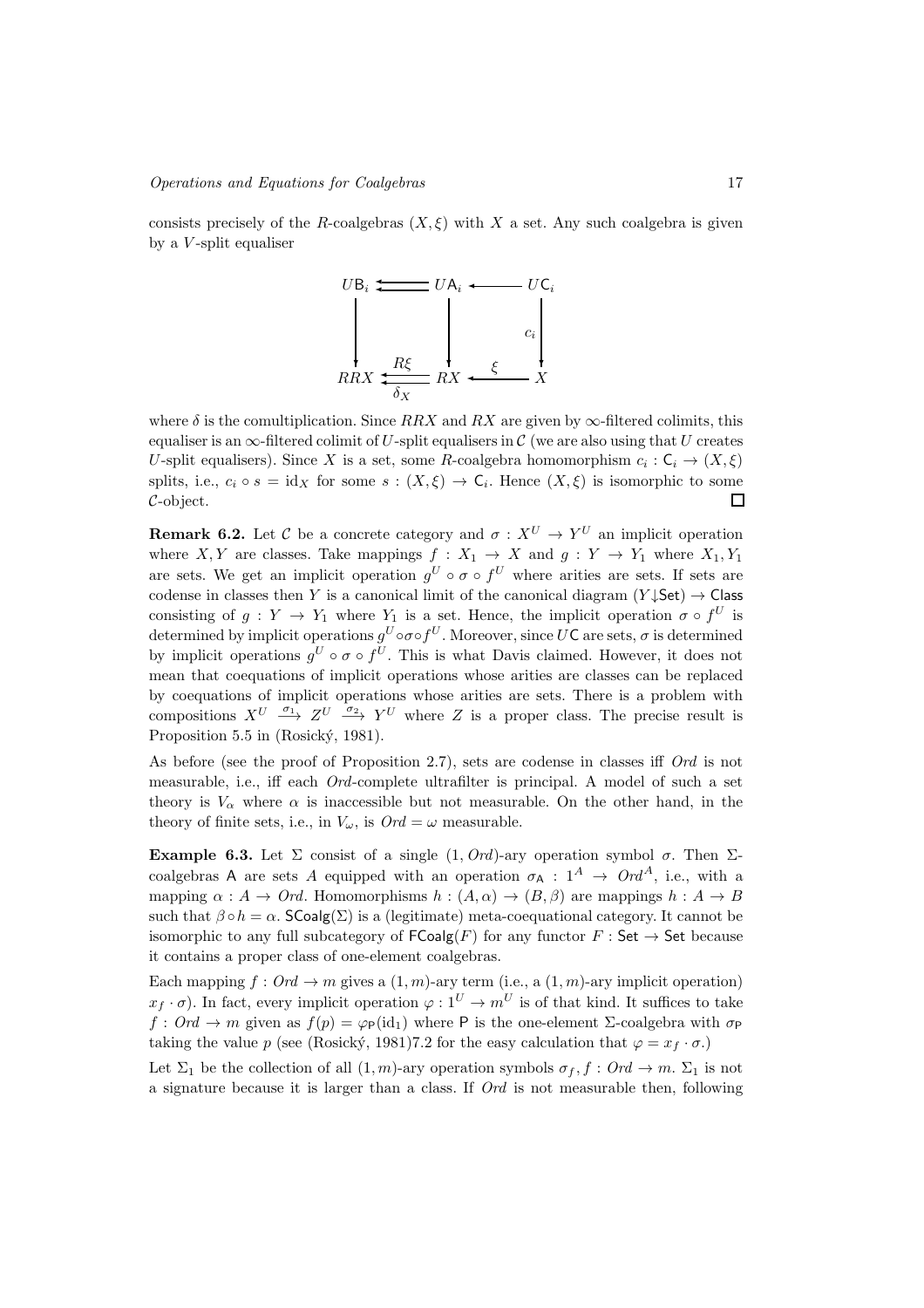(Rosický, 1981)5.5, SCoalg(Σ) is described in  $\Sigma_1$  by coequations  $x_g \cdot \sigma_f = \sigma_{g \circ f}$ , for  $f: Ord \to m$  and  $g: m \to k$ . In fact, having a  $\Sigma_1$ -coalgebra  $(A,(\sigma_f)_A)$  satisfying these equations, we get a cone  $(\sigma_f)_{\mathsf{A}} : A \to m$  of the canonical diagram  $(Ord\,\mathsf{Set})$  and, therefore, the induced mapping  $\alpha : A \to Ord$ .  $(A, \alpha)$  is the *Σ*-coalgebra determined by  $(A,(\sigma_f)_{\mathsf{A}}).$ 

If Ord is measurable, then  $\mathsf{SCoalg}(\Sigma)$  is not coequational. In fact, it is shown in (Rosický, 1981)7.2 that Ord-complete ultrafilters provide one-element coalgebras living in all coequational categories containing  $\mathsf{SCoalg}(\Sigma)$ .

## References

Society, 35:43–38.

- Aczel, P. and Mendler, N. P. (1989). A final coalgebra theorem. In Pitt, D. H., Rydeheard, D. E., Dybjer, P., Pitts, A. M., and Poigné, A., editors, Category Theory and Computer Science, volume 389 of LNCS, pages 357–365. Springer.
- Adámek, J. and Porst, H.-E. (2001). From varieties of algebras to covarieties of coalgebras. In Corradini, A., Lenisa, M., and Montanari, U., editors, Coalgebraic Methods in Computer Science (CMCS'01), volume 44.1 of ENTCS. Elsevier.
- Adámek, J. and Rosický, J. (1994). *Locally Presentable and Accessible Categories*, volume 189 of London Mathematical Society Lecture Notes Series. Cambridge University Press.
- Adámek, J. and Trnková, V. (1990). Automata and Algebras in Categories. Kluwer Academic Publishers.
- Baltag, A., Moss, L., and Solecki, S. (1999). The logic of public announcements, common knowledge, and private suspicions. Technical Report SEN-R9922, CWI, Amsterdam.

Blackburn, P., de Rijke, M., and Venema, Y. (2001). Modal Logic. Cambridge University Press. Davis, R. (1972). Quasi-cotripleable categories. Proceedings of the American Mathematical

- Goldblatt, R. (1976). Metamathematics of modal logic I. Reports on Mathematical Logic, 6:41– 78.
- Gumm, H. P. (2001a). Equational and implicational classes of colgebras. Theoretical Computer Science, 260.
- Gumm, H. P. (2001b). Functors for coalgebras. Algebra Universalis, 45:135–147.
- Hughes, J. (2001). A Study of Categories of Algebras and Coalgebras. PhD thesis, Carnegie Mellon University, Pittsburgh.
- Johnstone, P. (1982). Stone Spaces. Cambridge University Press.
- Kurz, A. (2000). Logics for Coalgebras and Applications to Computer Science. PhD thesis, Ludwig-Maximilians-Universität München.
- Linton, F. (1966). Some aspects of equational categories. In Eilenberg, S., Harrison, D., Lane, S. M., and Röhrl, H., editors, Proceedings of the Conference on Categorical Algebra, La Jolla, 1965, pages 84–91. Springer.
- Linton, F. (1969). An outline of functorial semantics. In Eckmann, B., editor, Seminar on triples and categorical homology theory, volume 80 of Lecture Notes in Mathematics, pages 7–52. Springer.
- Mac Lane, S. (1971). Category Theory for the Working Mathematician. Springer.

Manes, E. G. (1976). Algebraic Theories. Springer.

Pattinson, D. Coalgebraic modal logic: Soundness, completeness and decidability of local consequence. Theoretical Computer Science. To appear.